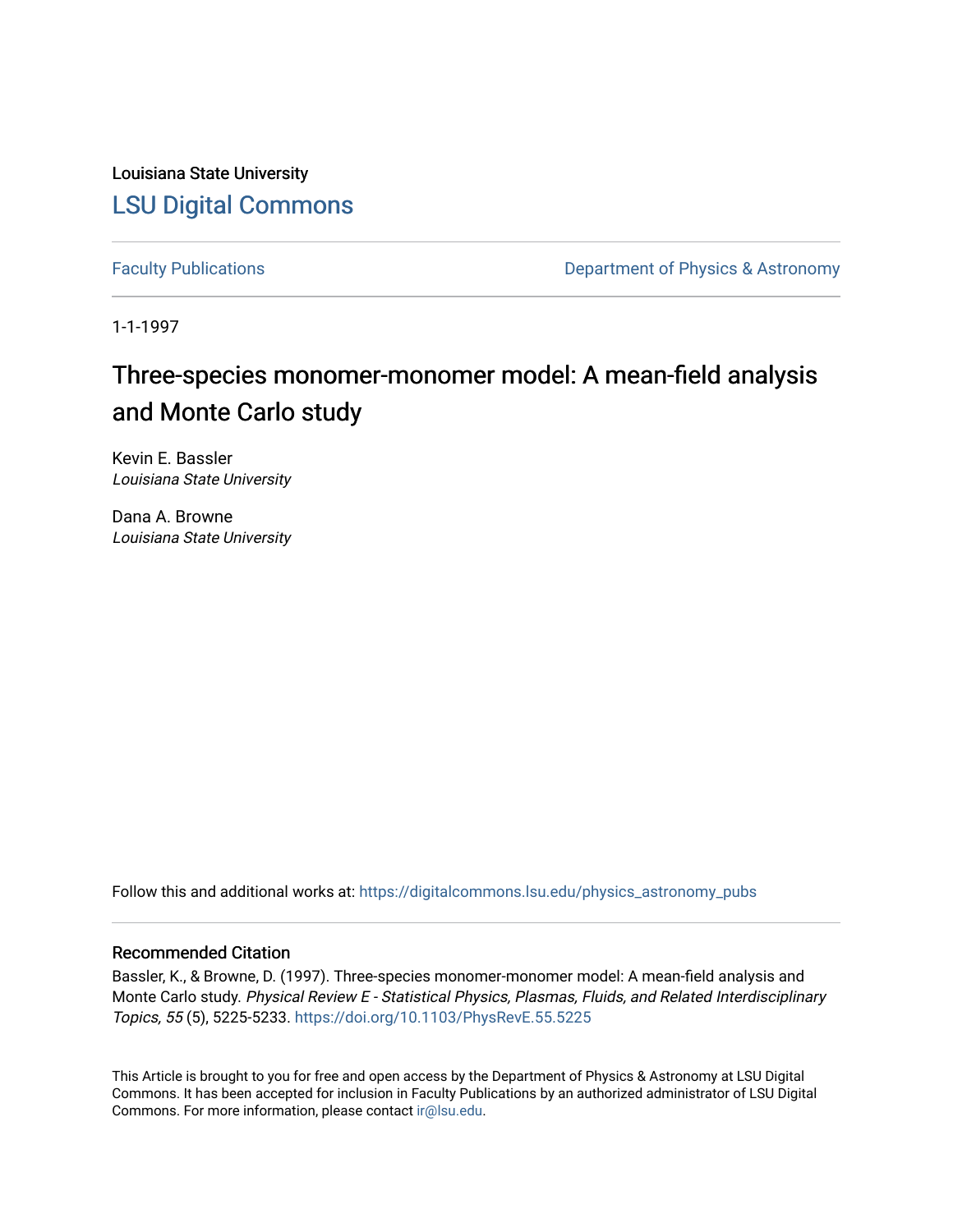## The three species monomer-monomer model: A mean-field analysis and Monte Carlo study

Kevin E. Bassler and Dana A. Browne

Department of Physics and Astronomy, Louisiana State University, Baton Rouge, LA 70803 (October 28, 1996)

## Abstract

We study the phase diagram and critical behavior of a one dimensional three species monomer-monomer catalytic surface reaction model. Static Monte Carlo simulations are used to roughly map out the phase diagram consisting of a reactive steady state bordered by three equivalent unreactive phases where the surface is saturated with one monomer species. The transitions from the reactive phase are all continuous, while the transitions between poisoned phases are first-order. Of particular interest are the bicritical points where the reactive phase simultaneously meets two poisoned phases. A mean-field cluster analysis fails to predict all of the qualitative features of the phase diagram unless correlations up to triplets of adjacent sites are included. Scaling properties of the continuous transitions and the bicritical points are studied using dynamic Monte Carlo simulations. The transition from the reactive to a saturated phase shows directed percolation critical behavior, while the universal behavior at the bicritical point is in the even branching annihilating random walk class. The crossover from bicritical to critical behavior is also studied.

05.70.Ln, 82.20.Mj, 82.65.Jv, 64.50.Ht

Typeset using REVT<sub>F</sub>X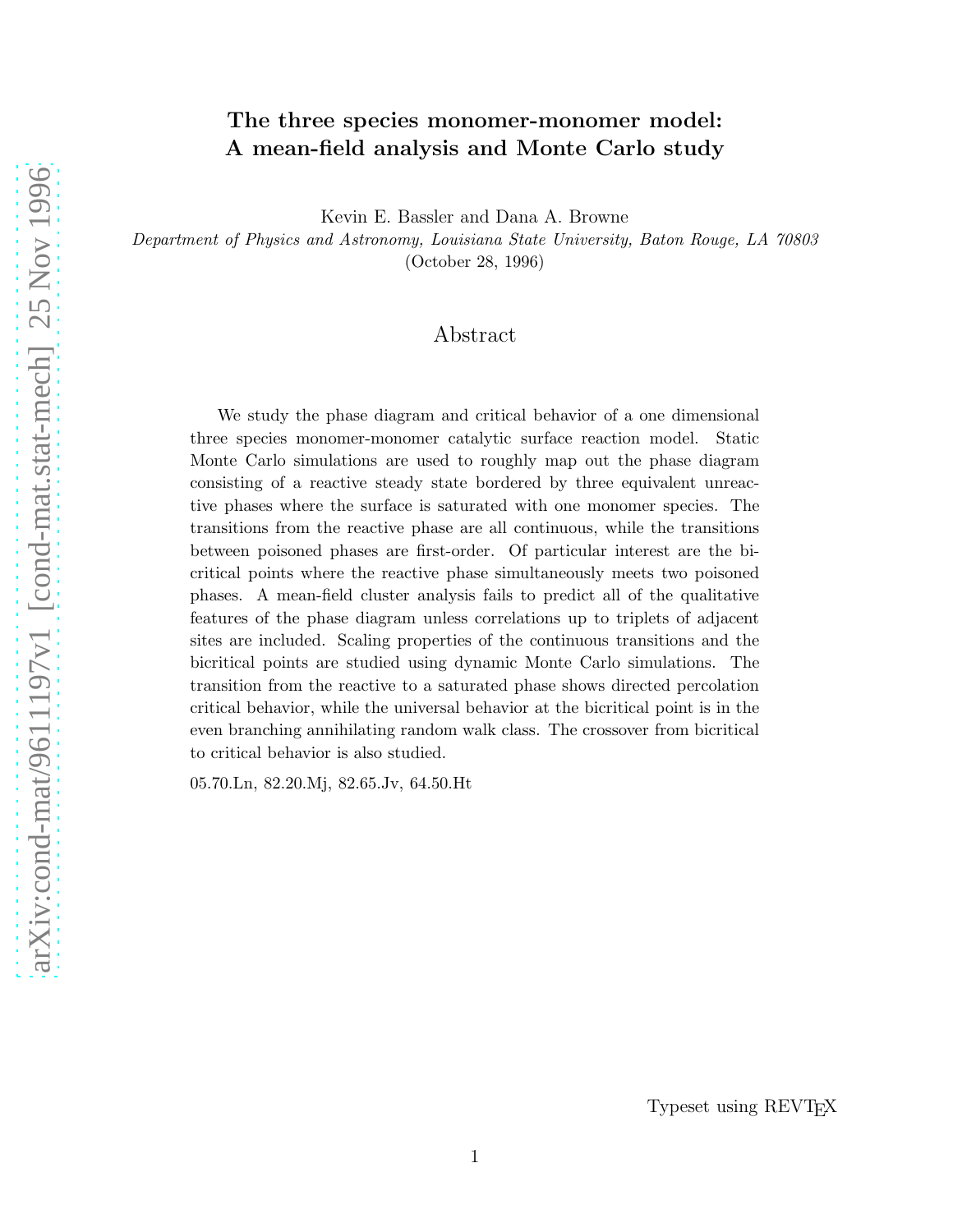#### I. INTRODUCTION

Nonequilibrium models with many degrees of freedom whose dynamics violate detailed balance arise in studies of biological populations, chemical reactions such as heterogeneous catalysis, fluid turbulence, and elsewhere. The macroscopic behavior of these models can be much richer than that of systems in thermal equilibrium, showing organized macroscopic spatial and temporal structures like pulses or waves, and even spatiotemporal chaos. Even the steady state behavior can be far more complicated, involving for example scale invariance at generic parameter values, and critical behavior distinct from any equilibrium models. However, like their equilibrium cousins, systems at continuous transitions between nonequilibrium steady states show universal behavior that is insensitive to microscopic details and depends only on properties such as symmetries and conservation laws.

One place where such nonequilibrium models appear is in the study of chemical reactions occurring on catalytic surfaces, which show a variety of interesting behavior including nonequilibrium phase transitions, temporal oscillations, spiral waves, and chemical chaos[[1\]](#page-13-0). In order to help understand these complicated processes, a number of simple models have recently been proposed that attempt to capture the essential physics[[2\]](#page-13-0).

Ziff, Gulari, and Barshad (ZGB) proposed a monomer-dimer reaction model to explain some features of CO oxidation on a noble metal surface[[3\]](#page-13-0). In their model, monomers representing CO molecules and dimers representing  $O_2$  molecules adsorb on a lattice. Immediately upon adsorption, the  $O_2$  dimers dissociate into two O monomers. CO monomers and O monomers occupying nearest neighbor sites then react to form a  $CO<sub>2</sub>$  molecule that immediately desorbs, leaving two vacant lattice sites. In the limit of infinitely fast reactions (the adsorption controlled limit), where the only parameter of the model is the relative adsorption rate of CO molecules  $y_{CO}$ , they found in two dimensions that there are three phases: An  $O_2$ , or dimer poisoned state for  $y_{CO} < y_1$ , a CO, or monomer poisoned phase for  $y_{CO} > y_2$ , and a reactive phase for  $y_1 < y_{CO} < y_2$ . At  $y_1$  the fraction of each species changes continuously, indicating that the dimer poisoning transition is continuous. At  $y_2$ the monomer poisoning transition is first order, with the densities of the different species changing discontinuously. In one dimension, the ZGB monomer-dimer reaction model has no reactive phase, only monomer-poisoned and dimer-poisoned phases separated by a first-order transition[[4\]](#page-13-0).

An even simpler catalytic reaction model can be constructed by replacing the dimer species in the ZGB model with a second monomer species. This monomer-monomer model has a long history[[5](#page-13-0)], and in fact certain analytic results for this model have been obtained in the reaction-controlled limit of the model[[6\]](#page-13-0). In this model two different monomer species, call them A and B, adsorb on a lattice where nearest neighbor AB pairs react and an AB molecule desorbs. However, the phase diagram for this model does not contain a reactive steady state in any number of dimensions, neither in the adsorption controlled nor in the reaction controlled limit. The phase diagram consists only of A and B poisoned states, and a first-order transition between them.

The dimer poisoning transition in the ZGB model is one of the most common types of continuous phase transitions in nonequilibrium models. It is a transition to a single absorbing, noiseless, steady state, the term absorbing indicating the state cannot be left once it is reached. Other examples include directed percolation (DP) [[7,8\]](#page-13-0), the contact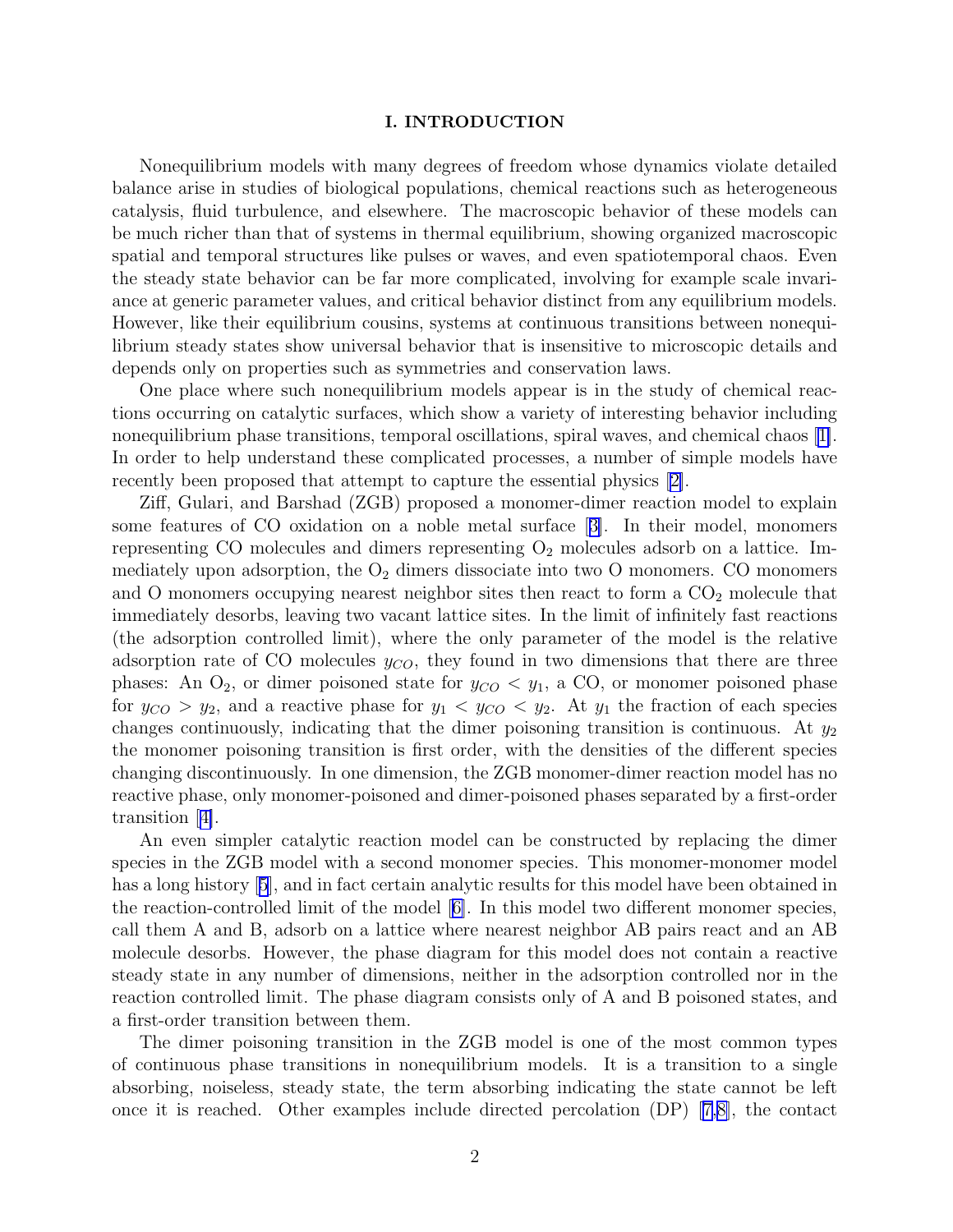process[[9\]](#page-13-0), auto-catalytic reaction models[[10](#page-13-0)], and branching annihilating random walks withodd numbers of offspring [[11,12\]](#page-13-0). Both renormalization group calculations [[7,13\]](#page-13-0) and Monte Carlo simulations[[8–12](#page-13-0),[14](#page-13-0)] show that these models form a single universality class for a purely nonequilibrium model with no internal symmetry in the order parameter.

Recently, a number of models with continuous adsorbing transitions in a universality class distinct from directed percolation have been studied. These models include probabilistic cellular automata models studied by Grassberger et al. [\[15\]](#page-13-0), certain kinetic Ising models [\[16](#page-13-0)], the interacting monomer-dimer model[[17](#page-13-0),[18](#page-13-0)], and branching annihilating random walks with an even number of offspring (BAWe) [\[11,19](#page-13-0)]. All of these models except for the BAWe have two equivalent absorbing states indicating the importance of symmetry of the adsorbing state to the universality class. However, the universal behavior of this new class is apparently controlled by a dynamical conservation law. If the important dynamical variables in this class are defects represented by the walkers in the BAWe model and the walls between different saturated domains in the other models, the models have a "defect parity" conservation law [\[15](#page-13-0)] where the number of defects is conserved modulo 2. Recent field theoretic work confirms this viewpoint[[20](#page-13-0)].

In a recent Letter[[21\]](#page-13-0), we introduced a monomer-monomer reaction model with three different monomer species. This model could represent either a system with three different chemical species or an auto-catalytic reaction system in which one chemical species can adsorb on three different types of surface sites. Using static and dynamic Monte Carlo simulations, we determined the phase diagram and studied the phase transitions in the one dimensional version of the model, and showed that it has continuous adsorbing transitions to both one and two equivalent noiseless states. It is therefore is a good model to study the role of symmetry in adsorbing phase transitions.

In this paper we expand those results, providing more details of our simulation methods and of the results, again restricting our consideration the the one-dimensional version of the model. We also include a mean-field cluster analysis of the model including up to triplets of adjacent sites. The paper is organized as follows. In the next section we define the model and show the phase diagram of the model, as determined by simulations. The following section presents the mean-field analysis. Section IV contains the details and results a detailed Monte Carlo study of the dynamic scaling behavior at the various phase transitions, and of the crossover behavior between the different types of scaling behavior. In the last section we summarize our results.

#### II. THE MODEL

Our three species monomer-monomer model is defined by two fundamental dynamic processes: (a) monomer adsorption at sites of a substrate, and (b) the annihilation reaction of two dissimilar monomers adsorbed on nearest-neighbor sites of the substrate. Here we consider the model only in the adsorption controlled limit where process (b) occurs instantaneously. Calling the monomer species  $A, B$  and  $C$ , the parameters in the model are then the relative adsorption rates of the different monomer species  $p_A$ ,  $p_B$ , and  $p_C$ , such that  $p_A + p_B + p_C = 1$ . Using static Monte Carlo simulations to get the rough picture, and refining it with dynamical Monte Carlo studies described below, we find the ternary phase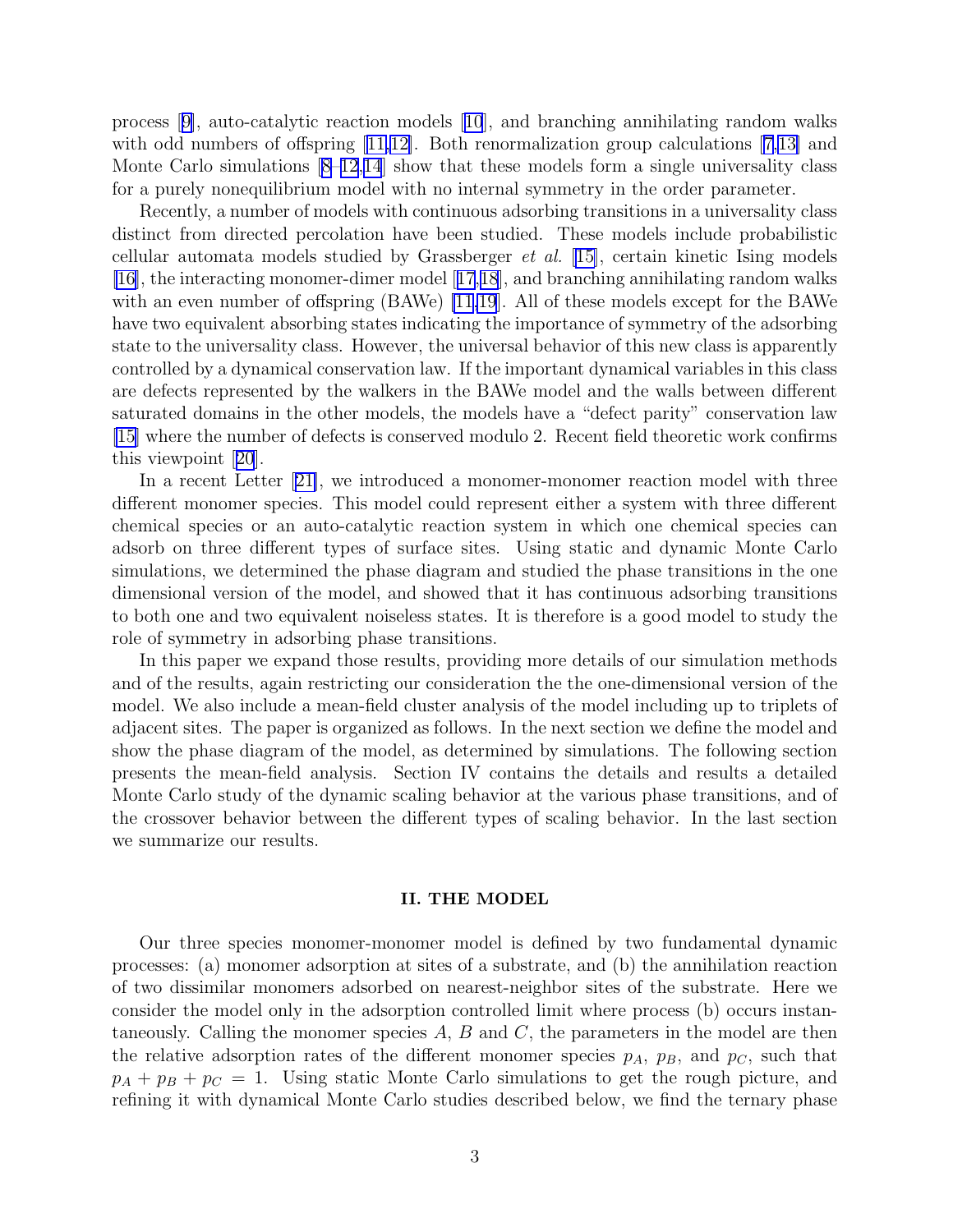<span id="page-4-0"></span>diagram for the model is shown in Fig. [1.](#page-17-0) In this figure, the horizontal axis corresponds to the relative adsorption rate of A and B monomers  $p_{AB} = p_A/(p_A + p_B)$ . The absorbing phases, where one monomer species saturates the chain, occupy the corners of the phase diagram. In the center of the phase diagram is a a reactive steady state. There are continuous phase transitions from the reactive phase to the saturated phases, but the monomer densities undergo discontinuous, first-order, transitions from one saturated state to another. The points where the reactive phase and two saturated phases meet are bicritical points [\[22](#page-13-0)] where two lines of continuous transitions meet a line of first-order transitions.

#### III. MEAN-FIELD THEORY

To analyze the kinetics of the three species monomer-monomer model, it is useful to perform a mean-field analysis. While such analysis neglects long-range correlations and thus cannot be expected to properly predict critical properties, it should properly predict the qualitative structure of the phase diagram, including the existence of continuous transitions and multi-critical points. The mean-field analysis also provides a starting point for studying the importance of such fluctuations, which, of course, become particularly important near continuous phase transitions. The mean-field approach we use [\[23](#page-13-0)] studies the time evolution of clusters of sites, the approximation coming in truncating the probabilities of observing clusters of larger size into probabilities for smaller size clusters. The simplest form is the site approximation where probabilities of observing certain nearest neighbor pairs is replaced by the produce of the average site densities. Better approximations can be obtained systematically by replacing the actual configuration of larger clusters, i.e. pairs, then triplets, and so on, with the average density of those clusters. The analysis presented below includes clusters consisting of up to triplets of adjacent sites.

#### A. Site approximation

At a particular time, a lattice with N sites will have  $N_V$  vacancies, the remaining sites being filled with  $N_A$ ,  $N_B$ , and  $N_C$  numbers of A, B, and C monomers respectively. The density of A monomers is  $x_A \equiv (N_A/N)$ , with corresponding definitions for B, C and vacant  $(V)$  sites. We have the obvious constraint

$$
x_V + x_A + x_B + x_C \equiv 1. \tag{1}
$$

In the site approximation all correlations are neglected, so that  $x_V^2$  is the probability that a given pair of lattice sites are occupied by two vacancies. The rate equations for the A monomer density is

$$
\frac{dx_A}{dt} = p_A x_V (1 - x_B - x_C)^2 - (p_B + p_C) x_V \left[ 1 - (1 - x_A)^2 \right] \tag{2}
$$

with similar equations for  $x_B$  and  $x_C$ . The first term on the right hand side of Eq. (2) is the rate of A monomer adsorption multiplied by the probability that an adsorbing A monomer will find a vacant site that has no B or C monomers adsorbed on adjacent sites. The second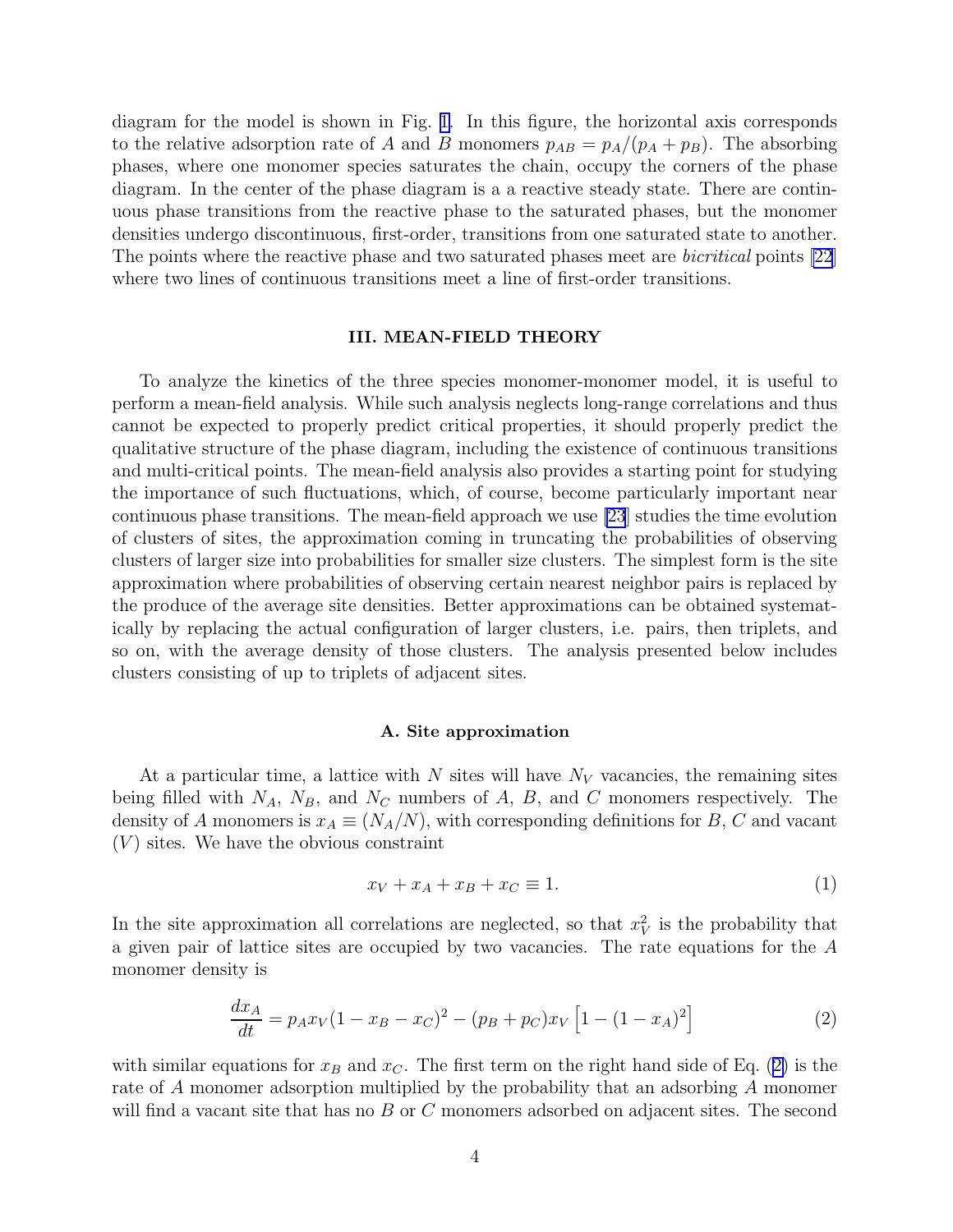<span id="page-5-0"></span>term is the rate at which  $B$  or  $C$  monomers find a vacant site with at least one adjacent adsorbed A monomer to react with.

Equations [\(2\)](#page-4-0) have steady state solutions corresponding to each of the three poisoned states, as well as one corresponding to the reactive steady state. To find the site approximation phase diagram, we analyzed the stability of those solutions as a function of the rates  $\{p_{\alpha}\}\$  by examining the eigenvalues of the Jacobian matrix for linearized rate equations.

For example, the Jacobian matrix for the A poisoned state has two zero eigenvalues and one eigenvalue of  $p_B + p_C - p_A = (1 - 2p_A)$ . This third eigenvalue shows that the A poisoned state is stable only for  $p_A > 1/2$ . Corresponding results hold for the other poisoned states, leading to the site approximation phase diagram shown in Fig. [2](#page-18-0).

As the phase boundaries are approached from the reactive phase, the monomer densities vanish continuously, indicating a continuous transition to an absorbing state. The points on the edge of the phase diagram where two different poisoned phases meet the reactive phase are bicritical points.

#### B. Pair approximation

We improve the site approximation by properly accounting for the correlation of nearest neighbor pairs and approximating the correlations of triples and larger clusters. We define  $N_{ij}$  as the number of bonds connecting nearest neighbor sites occupied by i and j monomers  $(A, B, C, \text{or } V)$ , where the monomer i occupies the site to the left of monomer j, and we have  $N_{ij} = N_{ji}$ . Since we are studying one dimension, the number of bonds equals the number of sites  $N$ , so the bond densities are defined by

$$
x_{ij} \equiv \frac{N_{ij} + N_{ji}}{N}, \qquad i \neq j
$$

and

$$
x_{ii}\equiv \frac{N_{ii}}{N}
$$

There are seven different allowed types of bonds: V-V, A-A, B-B, C-C, A-V, B-V, and C-V. Other types of bonds, A-B, A-C, and B-C, are forbidden in the adsorption controlled limit we are considering. The densities satisfy the constraint

$$
x_{VV} + x_{AA} + x_{BB} + x_{CC} + x_{AV} + x_{BV} + x_{CV} = 1,
$$
\n(3)

so only six of the  $x_{ij}$  are independent. The A monomer density is given by  $x_A = x_{AA} + \frac{1}{2}$  $\frac{1}{2}x_{AV}$ with similar expressions for the  $B$  and  $C$  densities.

To determine the equations of motion of the pair densities it is useful to distinguish between the different types of events that change the configuration. For example, if an A monomer attempts to occupy a site, it can  $(1)$  stick,  $(2)$  react with a B or  $(3)$  react with a C, which we indicate respectively with the shorthand : (1)  $A \downarrow$ , (2)  $A \downarrow$   $AB \uparrow$ , and (3)  $A \downarrow AC \uparrow$ . The rate equations can be written as

$$
\frac{dx_{ij}}{dt} = \sum_{\alpha} \Delta x_{ij}^{(\alpha)}
$$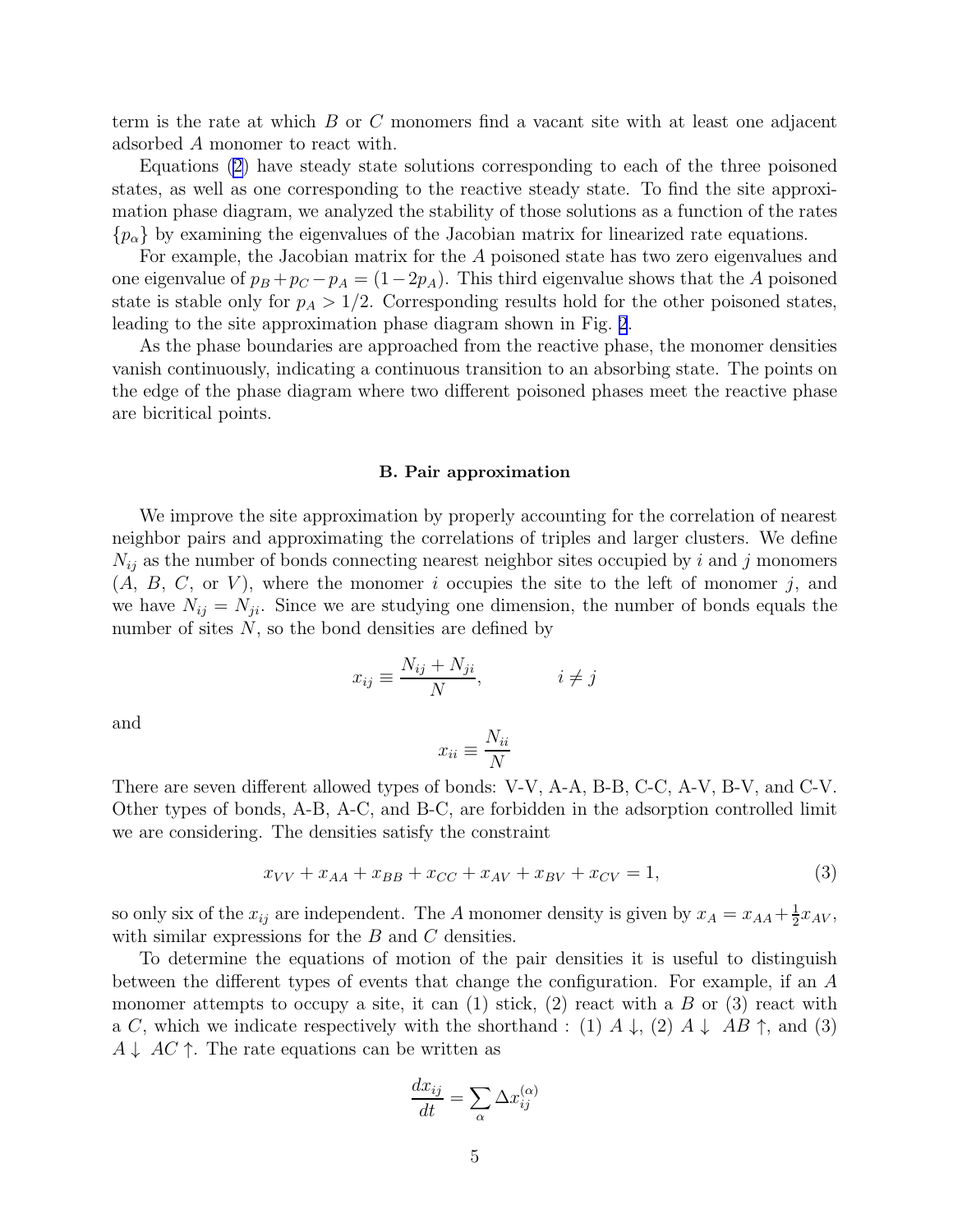where  $\alpha$  refers to the event type, and  $\Delta x_{ij}^{(\alpha)}$  is the change in ij bond density arising from an event of type  $\alpha$ .

To find the different bond density changes note that the probability  $P(i|j)$  for a site to be occupied by a monomer (or vacancy) of type  $i$ , given that one of its nearest neighbors is of type  $j$ , is

$$
P(i|j) = \frac{N_{ij}}{N_i} = \frac{x_{ij}}{2x_j}
$$

for  $i \neq j$ , and

$$
P(i|i) = \frac{x_{ii}}{x_i}
$$

The various  $\Delta x_{ij}^{(\alpha)}$  are given in Table 1, where

$$
z_{iV} = P(i|V) + P(V|V) = \frac{x_{VV} + \frac{1}{2}x_{iV}}{x_V}
$$

is the probability that the site to the left of a vacant site is occupied by either an i type monomer or a  $V$ . The density changes due to the other event types are found by permutation.

Thus, the rate equations are

$$
\frac{dx_{AA}}{dt} = p_A x_{AV} z_{AV} - \frac{x_{AA} x_{AV}}{2x_A} [p_B(1 + z_{BV}) + p_C(1 + z_{CV})]
$$
  
\n
$$
\frac{dx_{AV}}{dt} = p_A z_{AV} (2x_{VV} - x_{AV}) - \frac{x_{AV}^2}{2x_A} [p_B(1 + z_{BV}) + p_C(1 + z_{CV})]
$$
\n(4)

The other equations can be found by permutation, except for  $x_{VV}$  which can be found usingEq.  $(3)$  $(3)$  $(3)$ .

Multiple steady state solutions to the set of six coupled bond density rate Eqs. (4) correspond to the reactive state (which can be found numerically), as well the three poisoned states. In principle, to find the phase diagram a stability analysis of those steady state solutions could be performed. However, we instead simply solved the six equations numerically as a function of the parameters  $p_{AB}$  and  $p_C$ , and looked for the transitions to the poisoned states. The results are shown in Fig. [3.](#page-19-0) The densities of the different monomer species still change continuously as the phase boundaries are approached, indicating that the transitions are continuous. While the phase boundaries are now curved as they are in the actual phase diagram, the bicritical points are still on the edge of the phase diagram unlike the actual phase diagram.

### C. Triplet approximation

The mean-field theory can be refined even further by considering larger clusters. However, this systematic process rapidly increases in difficulty. But since even the pair approximation failed to predict that the bicritical points occur on the interior of the phase diagram, we pushed the cluster expansion one step further and analyzed the model in the triplet approximation. In this approximation, clusters of three adjacent sites are considered, thereby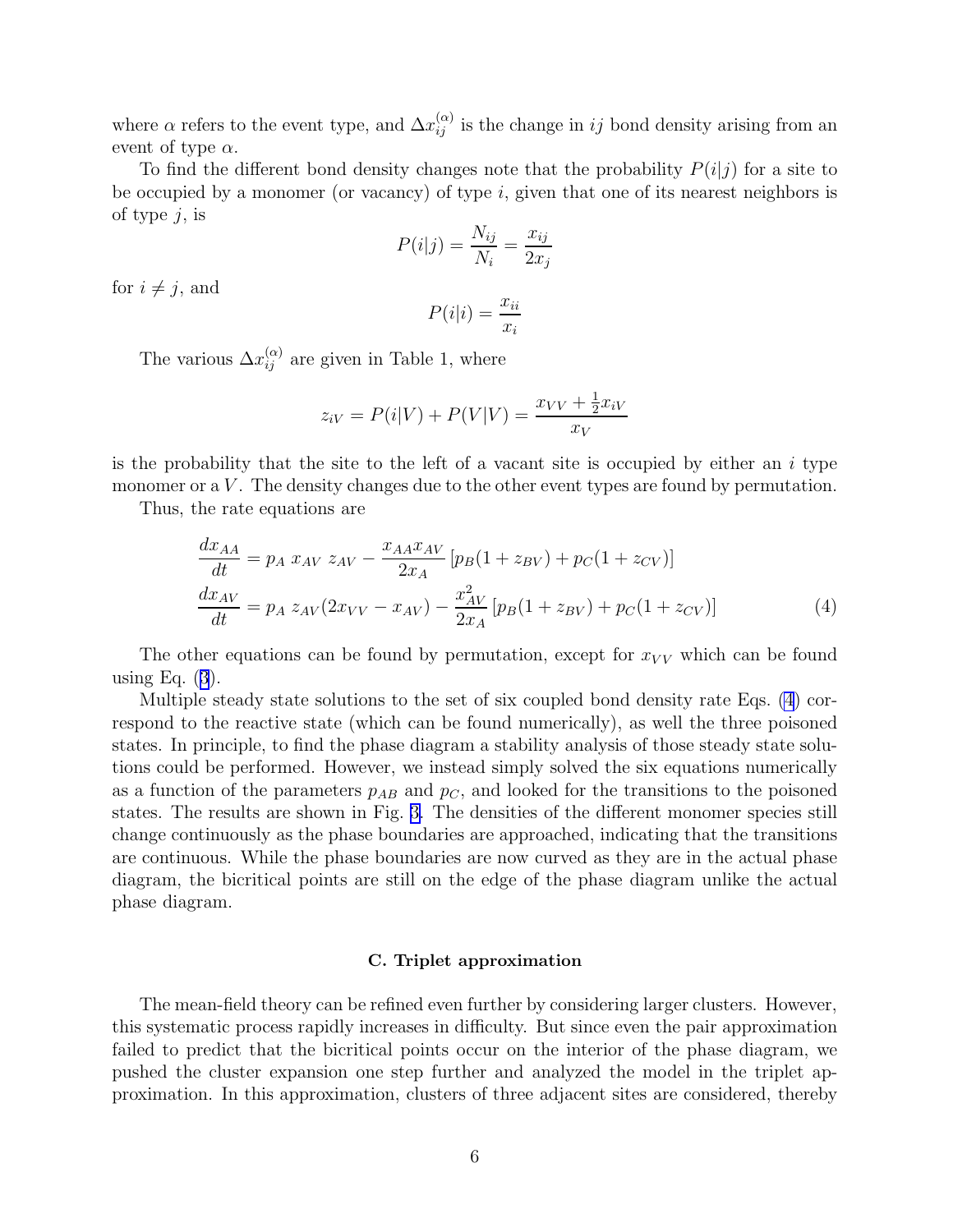including the effects of correlations up to that level. The details of the calculation are presented in the Appendix, but here we summarize the results. In one dimension, there are 19 different allowed triplets. However, 4 different constraints reduce the number of independent triplets to 15. Numerically solving the rate equations for the densities of those 15 different triplets simultaneously, we find solutions corresponding to the reactive steady state, as well as the poisoned states. The phase diagram, calculated as for pair approximation, is shown in Fig. [4.](#page-20-0) Finally at this level of approximation all of the qualitative features of the actual phase diagram are predicted. In particular, the bicritical points appear on the interior of the phase diagram and there are first order lines between the poisoned phases. However, note that the size of the poisoned phases is still underestimated by the mean-field cluster analysis, even in the triplet approximation. For example, the bicritical point on the  $p_{AB} = 0.5$  line occurs at about  $p_C = 0.02$  in the triplet approximation, whereas in actuality it occurs at about  $p<sub>C</sub> = 0.12$ . This indicates that fluctuations, which are still not fully accounted for in mean-field theory, stabilize the poisoned phases.

#### IV. SIMULATIONS

To further investigate the three species monomer-monomer model we also used timedependent Monte Carlo simulations. Particularly useful for studying critical properties, the method is a form of "epidemic" analysis [\[12,19,24\]](#page-13-0) in which the average time evolution of a particular configuration that is very close to an adsorbing state (defect dynamics), or very close to a minimal width interface between two different adsorbing states (interface dynamics), is measured by simulating a large number of independent realizations. Using this technique we determined the universality classes of the critical and bicritical points, and studied the critical dynamics of interfaces between the two symmetric saturated states at the bicritical points, and the crossover from bicritical to critical behavior, including measuring the crossover exponent  $\phi$ , as well as the subcritical behavior at the first-order lines.

Because monomers can adsorb only at vacant sites, and the total number of vacancies on the lattice is usually very small, instead of randomly picking a site to attempt to adsorb on, it is much more efficient to use a variable time algorithm in which the adsorption site is randomly picked from a list of vacant sites. The species of monomer chosen for adsorption is then randomly picked according to the relative adsorption rates  $\{p_{\alpha}\}\text{, and the time length of }$ a step is  $1/n_V(t)$  where  $n_V(t)$  is the total number of vacancies at that time. Thus, on average there is one attempted adsorption per lattice site per unit time. We always start with a lattice big enough that the active region will never reach the boundaries; it is effectively an infinite lattice.

During the simulations we measured the survival probability  $P(t)$ , defined as the probability that the system had not poisoned by time  $t$ , the average number of vacancies per run  $\langle n_V(t) \rangle$ , and the average mean-square size of the active region per surviving run  $\langle R^2(t) \rangle$ . At a continuous phase transition as  $t \to \infty$  these dynamical quantities obey power law behavior

$$
P(t) \sim t^{-\delta}, \qquad \langle n_V(t) \rangle \sim t^{\eta}, \qquad \langle R^2(t) \rangle \sim t^z. \tag{5}
$$

Plots of the logarithms of these quantities versus the logarithm of the time, such those shown in Fig. [5](#page-21-0) yield a straight line at the phase transition, and show curvature away from the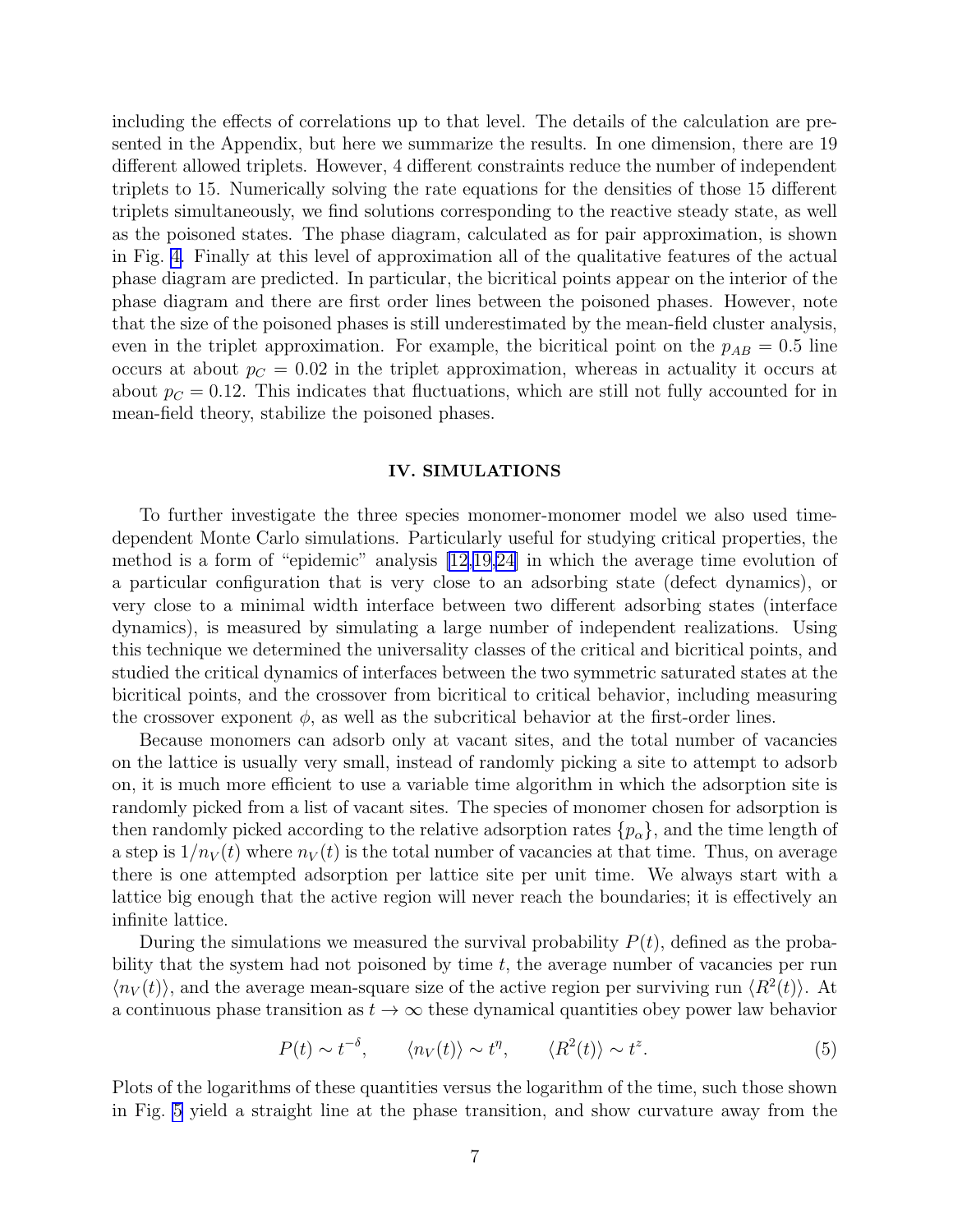<span id="page-8-0"></span>transition.

Precise estimates of the location of the critical point and of the exponents can be made by examining the local slopes of the curves on a log-log plot. The effective exponent  $\delta(t)$  is defined as

$$
-\delta(t) = \left\{\ln\left[P(t)/P(t/b)\right]/\ln b\right\},\tag{6}
$$

with similar expressions for  $\eta(t)$  and  $z(t)$ . At the critical point, a graph of the local slope versus  $t^{-1}$  should extrapolate to the critical exponent, with a correction that is expected [\[25](#page-13-0)] to be linear in  $t^{-1}$ . Away from the critical point, the local slope curve should show strong curvature away from the critical point value as  $t^{-1} \to 0$ .

#### A. Critical dynamics

Figure [5](#page-21-0) shows the data for the three dynamic quantities near the phase transition to the C saturated phase at  $p_{AB} = 0.5$  plotted against time on a log-log scale. This data was calculated from  $10^5$  independent runs of up to  $10^4$  time steps at each parameter value. As expected, right at the critical point the line is straight, indicating power law scaling, and away from the critical point the lines show curvature.

The exponents and the location of the critical point are easily and precisely determined by taking the local slopes of this data, which are shown in Fig. [6](#page-22-0). We find a critical C monomer adsorption rate of  $\tilde{p}_C = 0.39575(10)$ , and that the critical exponents are  $\delta = 0.16(1)$ ,  $\eta =$  $0.31(1)$ , and  $z = 1.255(15)$ . These values are consistent with our expectation that this transition should be in the DP universality class, for which the exponents are  $\delta = 0.1596(4)$ ,  $\eta = 0.3137(10)$  $\eta = 0.3137(10)$  $\eta = 0.3137(10)$ , and  $z = 1.2660(14)$  $z = 1.2660(14)$  $z = 1.2660(14)$  [26]. We found similar exponents for the adsorbing transition at a number of other points along the lines separating the reactive phase and the saturated states (see the discussion of the crossover from bicritical to critical behavior below), indicating the transition between the reactive phase and any single saturated phase is always in the DP universality class.

#### B. Bicritical defect dynamics

The same kind of analysis at the bicritical point at  $p_{AB} = 0.5$ , using an initial condition of a vacancy in an A-saturated phase, yields a bicritical point at  $p_C = p_C^* = 0.122(1)$ . The exponents at the bicritical point are very different, which we expect given the presence of two-symmetry equivalent saturated phases. From  $5 \times 10^5$  runs of up to  $10^5$  time steps we found the local slope data shown in Fig. [7](#page-23-0), yielding values of  $\delta = 0.29(1)$ ,  $\eta = 0.00(1)$ , and  $z = 1.150(15)$ . These values indicate that the bicritical behavior falls in the BAWe universality class, for which  $\delta = 0.285(2), \eta = 0.000(1),$  and  $z = 1.141(2)$  [\[19](#page-13-0)].

For  $p_C < p_C^*$  along the A-B coexistence line, a similar analysis shows a crossover from the bicritical behavior to sub-critical behavior corresponding to the well known problem of the  $T = 0$  one-dimensional kinetic Ising model for which dynamic exponents  $\delta = 0.5$ ,  $\eta = -0.5$  $\eta = -0.5$  $\eta = -0.5$ , and  $z = 1$  are known exactly [[27](#page-14-0)]. The two species version of our model, which occurs for  $p<sub>C</sub> = 0$  on the edge of the phase diagram, can be mapped onto this kinetic Ising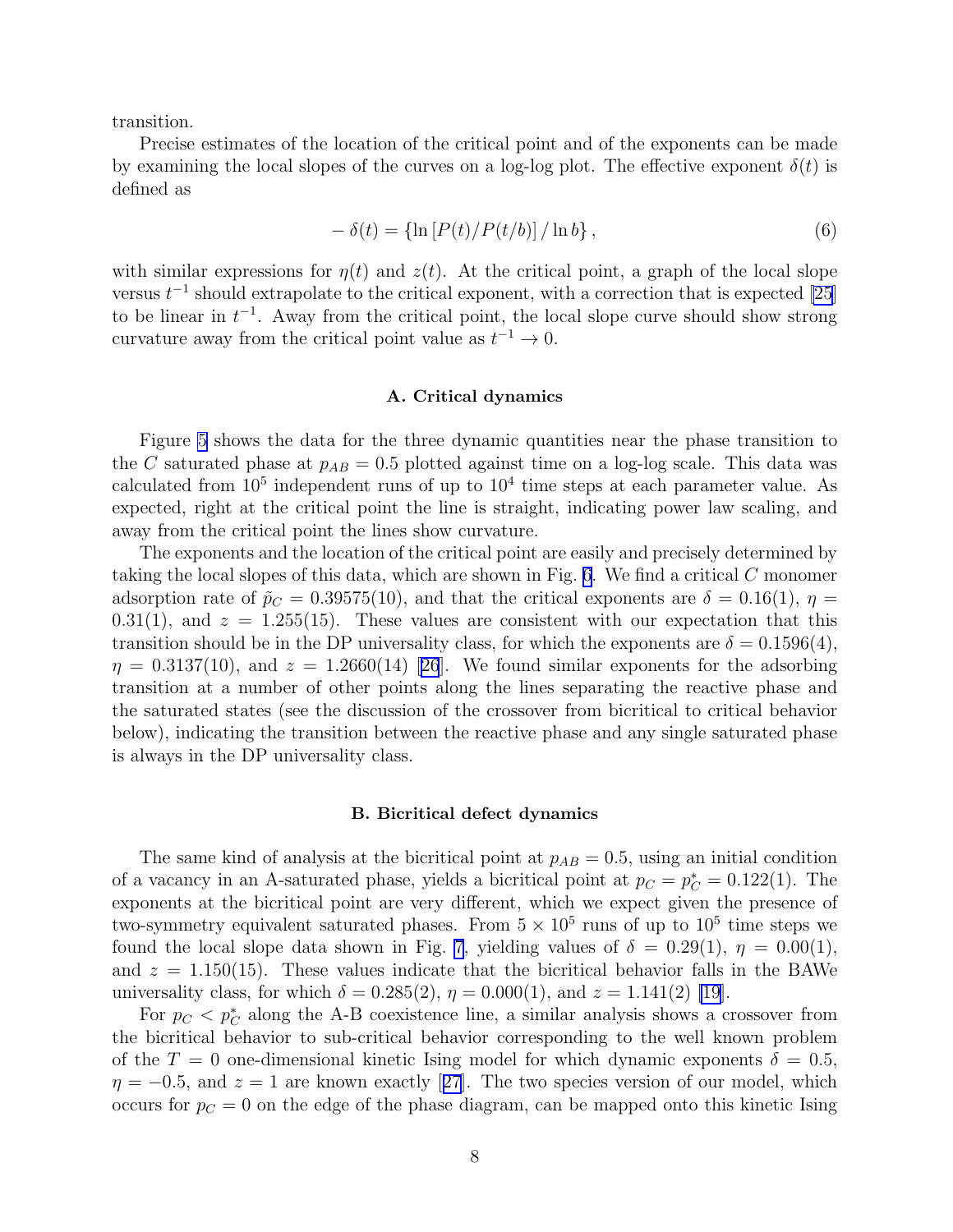Model. However, as can be seen in Fig. [8](#page-24-0), for  $0 < p_C < p_C^*$  at short times the dynamic critical behavior tends to act more like the bicritical behavior before changing to kinetic Ising model behavior at long times. The time which this crossover occurs increases as  $p_C$ approaches  $p_C^*$ , but for all  $p_C < p_C^*$  the long time dynamical critical behavior corresponds to the kinetic Ising model.

#### C. Bicritical interface dynamics

To further analyze the importance of competition in the growth of two equivalent saturated phases at the bicritical point we also studied the dynamics of an interface between those two phases. Starting with a single vacancy between the two domains, we used two different methods to analyze the behavior of the interface. Since there must always be at least one vacancy between two different saturated phases, in the first method we ignore the survival probability  $P(t)$  and take  $\delta \equiv 0$ . We then measure the number of vacancies in the interface  $\langle n(t) \rangle \propto t^{\eta}$  and average size of the interface  $\langle R^2(t) \rangle \propto t^z$ . From  $5 \times 10^4$  independent runs at the bicritical point, each lasting  $10<sup>5</sup>$  time steps, we found the other exponents to be  $\eta = 0.285(10)$  and  $z = 1.14(2)$ . This type of interface dynamics has been used to study the properties of critical interfaces in other models in the BAWe class, where similar results for  $\eta$  and z were obtained [\[18,19\]](#page-13-0).

In the second type of interface dynamics simulations, which has not been studied before, the simulation is stopped if the interface between the domains has "collapsed" back to one vacant site. We introduce a probability of avoiding a collapse  $P(t) \propto t^{-\delta'}$  and corresponding vacancy concentrations  $\langle n(t) \rangle \propto t^{\eta'}$  and  $\langle R^2(t) \rangle \propto t^{z'}$ . Figure [9](#page-25-0) shows results from  $10^7$ independent runs each lasting up to  $10^5$  time steps. We find values of  $\delta' = 0.73(2)$ ,  $\eta' =$  $-0.43(2)$  and  $z' = 1.15(2)$ .

Note the value of the dynamic exponent  $z$  or  $z'$ , which measures the size of the active region during surviving runs, is the same in both types of interface dynamics simulations as that measured for the defect dynamics. Furthermore, although the exponents  $\delta$  and  $\eta$  are different in the three cases, their sum  $\delta + \eta$  (or  $\delta' + \eta'$ ), which governs the time evolution of the number of vacancies in just the surviving runs, are the same within statistical error. This indicates a universal nature of the critical spreading of the active region for models with two symmetric adsorbing states which is independent of whether defect or interface dynamics is being considered. A similar result holds for some one-dimensional systems with infinitely many adsorbing states[[28\]](#page-14-0).

Assuming this conjecture is true, it should be noted that simulations using the first type of interface dynamics, where  $\delta \equiv 0$ , yield no information beyond that obtainable from simulations employing defect dynamics. However, simulations using the second type of interface dynamics measure an independent dynamic exponent  $\delta'$  which we expect to be a universal number. Recent measurements on similar models support this conjecture [\[29\]](#page-14-0).

#### D. Crossover from bicritical to critical behavior

Finally, we measured the crossover exponent from bicritical to critical behavior. Near the bicritical point where the A and B poisoned phases meet, the boundary of the reactive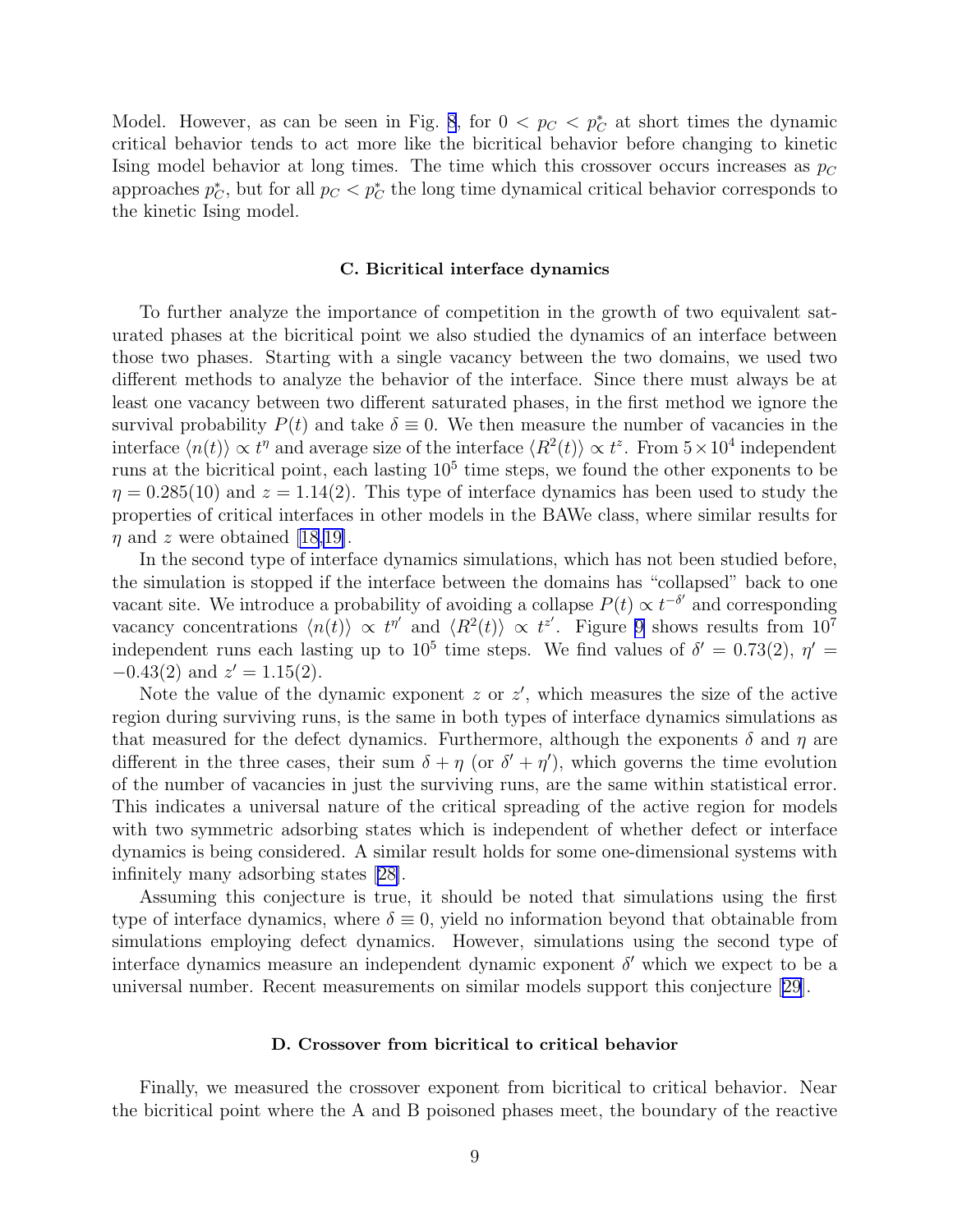region is expected to behave as  $(p_{AB} - 0.5) \propto (p_C - p_C^*)^{\phi}$ , where  $\phi$  is the crossover exponent [\[22\]](#page-13-0). We used the dynamical simulation method to accurately determine the location of the DP phase boundary between the reactive phase and the A saturated phase near the bicritical point. From the log-log plot of  $p_{AB} - 0.5$  versus  $p_C - p_C^*$  shown in Fig. [10,](#page-26-0) we find  $\phi = 2.1 \pm 0.1$ . Our determination of  $\phi$  is not as accurate as the other exponents due to complications arising from crossover effects. Similar to the crossover from bicritical to sub-critical behavior described above, near the bicritical point at short times the dynamical behavior is controlled by the bicritical point before changing to the directed percolation critical behavior at long times. The time with which the crossover occurs increases as the bicritical point is approached, making studies very close to the bicritical point too timeconsuming.

#### V. SUMMARY

We have studied a simple three species monomer-monomer reaction model to investigate the role of symmetry in adsorbing phase transitions. We have shown that, unlike the two species monomer-monomer model or the monomer-dimer ZGB model, this model has a reactive steady state in one dimension. There are also poisoned states for which the lattice is covered by one of the monomer species. The continuous phase transitions between the reactive phase and the poisoned states meet at bicritical points. Along the first-order coexistance line between two absorbing phases the model reduces to the two species monomer-monomer model.

We also constructed a mean-field theory of the model. An unusual feature of the meanfield analysis is that the bicritical points lie on the edge of the phase diagram if the correlations of triplets of adjacent sites are not exactly treated. Only when correlations up to triplets of adjacent sites are included does the bicritical point appear inside the phase diagram, indicating the importance of reproducing the correlations induced by large domains of a single saturated phase.

The dynamic critical behavior at the transition between the reactive phase and a poisoned phase is in the DP universality class. At the bicritical points, where there are two equivalent poisoned states, the dynamic critical behavior is in the BAWe class. Thus, the universality class of the transition changes from DP to BAWe when the symmetry of the adsorbing state is increased from one to two equivalent noiseless states. Furthermore, we have shown that having a two-fold symmetry in the adsorbing states introduces additional features in the dynamics over a model with a unique adsorbing state. In particular, the critical dynamics of the interfaces between two different adsorbing states shows a sensitivity to how the dynamics is defined, and the survival probability of fluctuations in the size of the interface from its smallest value is described by a new universal exponent  $\delta'$ . However, the critical spreading of the reactive region, be it a defect in a single phase or a domain wall between phases, appears to be insensitive to the choice of initial conditions. This appears to result from the fact that large reactive regions are insensitive to whether the reactive regions are bounded by the same or different saturated phases. We do not expect this result to be true in higher dimensions where the entropy of domain walls can play a role and nonuniversal critical spreading has been observed in other models[[30](#page-14-0)].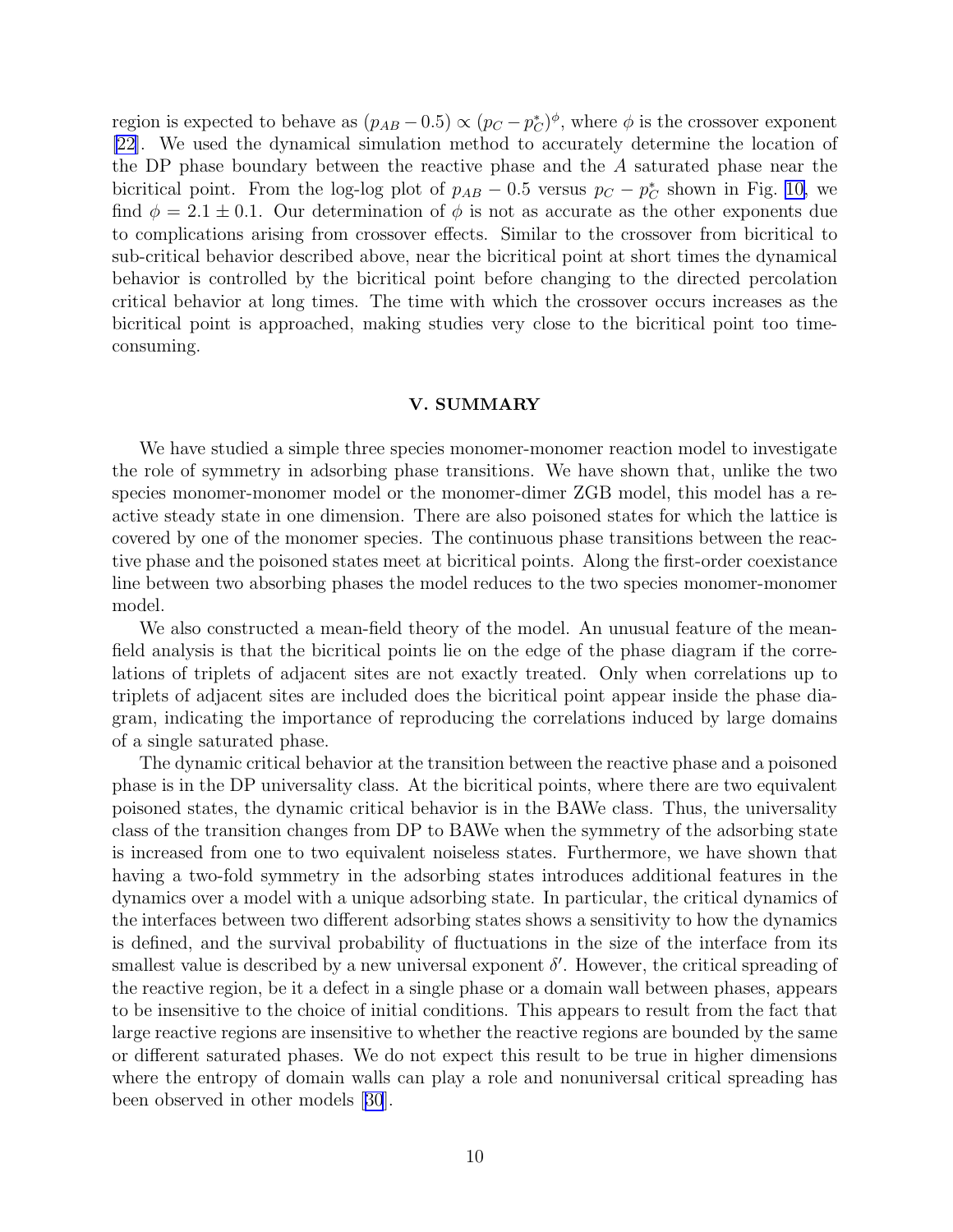This work was supported by the National Science Foundation under Grant No. DMR– 9408634.

#### APPENDIX: RATE EQUATIONS IN THE TRIPLET APPROXIMATION

The triplet approximation replaces the actual lattice configuration with the average configuration of each cluster consisting of a three adjacent sites. Define the average number of the different number of triplets as

$$
x_{ijk} \equiv \frac{N_{ijk}}{N}
$$

where  $N$  is the total number of triplets, which in one dimension is equal to the the number of sites, and  $N_{ijk}$  is the number of triplets consisting of i, j, and k type monomers  $(A, B, \text{or})$ C) or vacancies (V). The densities of asymmetric triplets, i.e. ijk type triplets with  $i \neq k$ , are by symmetry assumed to be equal, and are added together.

In the adsorption controlled limit, triplets with adjacent dissimilar monomers, e.g. A-B-B, A-C-V, . . . , are forbidden, leaving 19 allowed types of triplets. However, the triplet densities must satisfy 4 separate constraints, which reduce the number of independent triplet densities to 15. The first of these constraints, similar to the constraints on the site and bond densities given by Eq. [\(1](#page-4-0)) and Eq.([3](#page-5-0)) respectively, merely conserves the total triplet density

$$
\sum_{ijk} x_{ijk} = 1.
$$

The other three constraints have no analogues in the site or pair approximations. Because each particular lattice site contributes to three different triplets, and the middle and end positions of the triplets are not symmetric, the total density of A type monomers occurring in say the left position of the triplets must be equal to the the total density of A type monomers occurring in the middle position of the triplets

$$
x_{AVV} + 2x_{AVA} + x_{AVB} + x_{AVC} = x_{AAV} + 2x_{VAV},
$$

and similarly for B and C type monomers.

The equations of motion of the triplet densities can be written as

$$
\frac{dx_{ijk}}{dt} = \sum_{\alpha} \Delta x_{ijk}^{(\alpha)}
$$

where  $\alpha$  refers to the event type, and  $\Delta x_{ijk}^{(\alpha)}$  are the triplet density changes with an event of type  $\alpha$ . The different types of events were enumerated above in the discussion of the pair approximation. The triplet density changes due to  $A \downarrow$  and  $A \downarrow AB \uparrow$  events are listed in Tables II and III, respectively, where

$$
y_{AB} \equiv x_{BVV} + x_{BVB} + x_{AVB} + \frac{1}{2} x_{BVC}
$$

and  $P_{ijk/Xjk}$  is the conditional probability for an i type monomer or vacancy to occur next to a  $jk$  pair. For example,

$$
P_{VVV/XVV} = \frac{x_{VVV}}{x_{VVV} + \frac{1}{2}x_{AVV} + \frac{1}{2}x_{BVV} + \frac{1}{2}x_{CVV}}
$$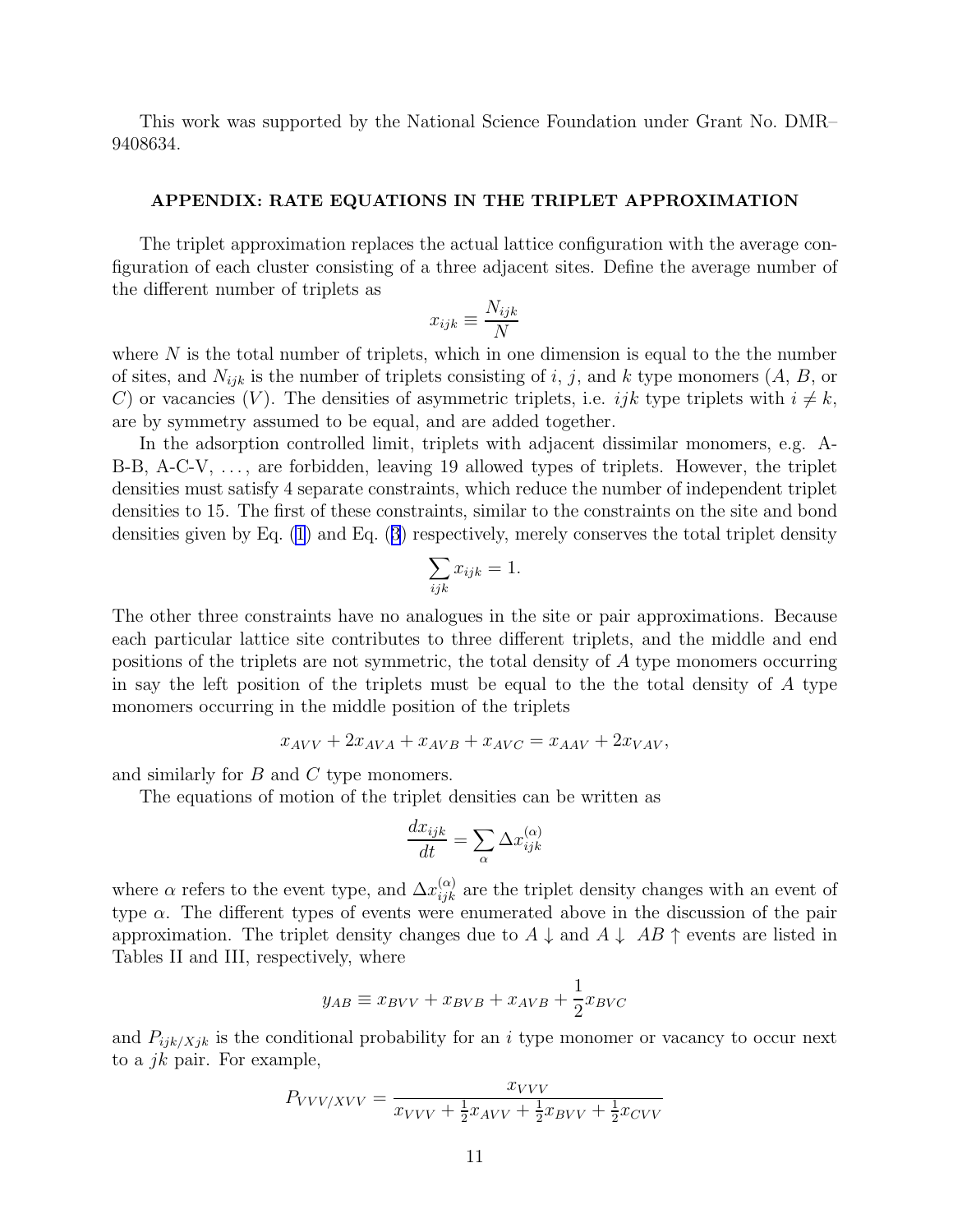and

$$
P_{VAV/XAV} = \frac{x_{VAV}}{x_{VAV} + \frac{1}{2}x_{AAV}}.
$$

Then taking  $x_{VVV}$ ,  $x_{AVV}$ ,  $x_{BVV}$ , and  $x_{CVV}$  to be the dependent triplet densities, the equations of motion of the independent triplet densities are

$$
\frac{dx_{AAA}}{dt} = p_A \left[ x_{AVA} + (2x_{AVA} + x_{AVV}) \ P_{AAV/XAV} \right]
$$

$$
- (p_B y_{BA} + p_C y_{CA}) \ P_{AAV/XAV} P_{AAA/XAA}
$$

$$
\frac{dx_{AAV}}{dt} = p_A \left[ x_{AVV} + (2x_{AVA} + x_{AVV}) \left( P_{VAV/XAV} - P_{AAV/XAV} \right) \right]
$$

$$
+ (p_B y_{BA} + p_C y_{CA}) P_{AAV/XAV} \left( -1 + P_{AAA/XAA} - P_{AAV/XAA} \right)
$$

$$
\frac{dx_{VAV}}{dt} = p_A \left[ x_{VVV} - (2x_{AVA} + x_{AVV}) \ P_{VAV/XAV} \right]
$$

$$
- (p_B y_{BA} + p_C y_{CA}) \left( P_{VAV/XAV} - P_{AAV/XAV} \ P_{AAV/XAA} \right)
$$

$$
\frac{dx_{AVA}}{dt} = p_A \left[ -x_{AVA} + (2x_{VVV} + x_{AVV}) P_{AVV/XVV} \right]
$$

$$
-(p_B + p_C) x_{AVA}
$$

$$
-(p_B y_{BA} + p_C y_{CA}) P_{VAV/XAV} P_{AVA/AVX}
$$

$$
\frac{dx_{AVB}}{dt} = p_A (2x_{VVV} + x_{AVV}) P_{BVV/XVV}
$$
  
+  $p_B (2x_{VVV} + x_{BVV}) P_{AVV/XVV}$   
-  $p_A x_{AVB} - p_A y_{AB} P_{VBV/XBV} P_{AVB/BVX}$   
-  $p_B x_{AVB} - p_B y_{BA} P_{VAV/XAV} P_{AVB/AVX}$   
-  $p_C x_{AVB}$   
-  $p_C y_{CA} P_{VAV/XAV} P_{AVB/AVX} - p_C y_{CB} P_{VBV/XBV} P_{AVB/BVX}$ 

and similarly for the remaining densities.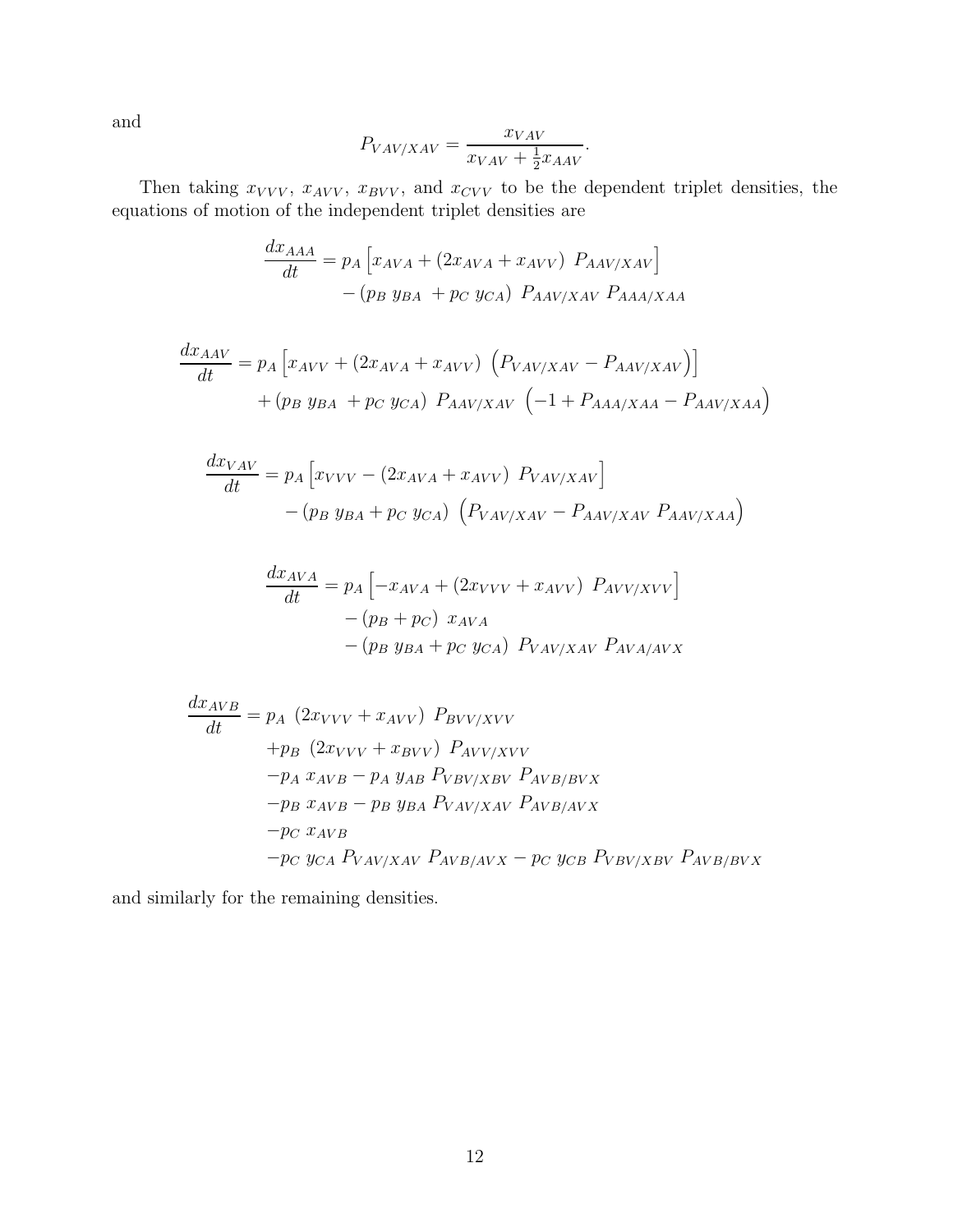## REFERENCES

- <span id="page-13-0"></span>[1] P. Grey and S. K. Scott, Chemical Oscillations and Instabilities (Clarendon, Oxford, 1990); G. Ertl, Adv. Catal. 37, 231 (1990); R. Imbihl and G. Ertl, Chem. Rev. 95, 697 (1995).
- [2] J. Marro and R. Dickman, Nonequilibrium phase transitions in lattice models (Cambridge Univ. Press, 1996).
- [3] R. M. Ziff, E. Gulari, and Y. Barshad, Phys. Rev. Lett. 56, 2553 (1986).
- [4] P. Meakin and D. Scalapino, J. Chem. Phys. 87, 731 (1987).
- [5] E. Wicke, P. Kumman, W. Keil, and J. Scheifler, Ber. Bunsenges. Phys. Chem. 4, 315 (1980); R. M. Ziff and K. A. Fitchthorn, Phys. Rev. B 34, 2038 (1986); K. A. Fitchthorn, E. Gulari, and R. M. Ziff, in: *Catalysis 1987*, ed. J. W. Ward, (Elsevier, 1987); D. ben-Avraham, D. B. Considine, P. Meakin, S. Redner, and H. Takayasu, J. Phys. A 23, 4297 (1990); D. B. Considine, H. Takayasu, and S. Redner, J. Phys. A 23, L1181 (1990); J. W. Evans and M. S. Miesch, Phys. Rev. Lett. 66, 833 (1991); E. Clément, P. Leroux-Hugon, and L. M. Sander, Phys. Rev. Lett.  $67$ , 1661 (1991); J. W. Evans and T. R. Ray, Phys. Rev. E 47, 1018 (1993).
- [6] P. L. Krapivsky, Phys. Rev. A 44, 1067 (1992); J. Phys. A 25, 5831 (1992); D. S. Sholl and R. T. Skodje, Phys. Rev. E 53, 335 (1996).
- [7] H. K. Janssen, Z. Phys. B 42, 151 (1981).
- [8] P. Grassberger, Z. Phys. B 47, 365 (1982).
- [9] T. E. Harris, Ann. Prob. 2, 969 (1974).
- [10] T. Aukrust, D. A. Browne, and I. Webman, Phys. Rev. A 41, 5294 (1990).
- [11] H. Takayasu and A. Yu. Tretyakov, Phys. Rev. Lett. 68, 3060 (1992).
- [12] I. Jensen, Phys. Rev. E 47, 1 (1993); J. Phys. A 26, 3921 (1993).
- [13] J. L. Cardy and R. L. Sugar, J. Phys. A 13, L423 (1980).
- [14] G. Grinstein, Z.-W. Lai, and D. A. Browne, Phys. Rev. A 40, 4820 (1989); I. Jensen, H. C. Fogedby, and R. Dickman, ibid. 41, 3411 (1990).
- [15] P. Grassberger, F. Krause, and T. von der Twer, J. Phys. A 17, L105 (1984); P. Grassberger, J. Phys. A 22, L1103 (1989).
- [16] N. Menyhárd, J. Phys. A  $27$ , 6139 (1994); N. Menyhárd and G. Odor, J. Phys. A  $28$ , 4505 (1995); N. Menyhárd and G. Odor, preprint (1996).
- [17] M. H. Kim, and H. Park, Phys. Rev. Lett. 73, 2579 (1994); H. Park, and H. Park, Physica A 221, 97 (1995).
- [18] H. Park, M. H. Kim, and H. Park, Phys. Rev. E 52, 5664 (1995).
- [19] I. Jensen, Phys. Rev. E 50, 3623 (1994).
- [20] J. Cardy and U. Taüber, to appear in Phys. Rev. Lett. (1996).
- [21] K. E. Bassler and D. A. Browne, Phys. Rev. Lett. 77, 4094 (1996).
- [22] M. E. Fisher and D. R. Nelson, Phys. Rev. Lett. 32, 1350 (1974).
- [23] R. Dickman, Phys. Rev. A 34, 4626 (1986).
- [24] P. Grassberger, J. Phys. A 22, 3673 (1989); P. Grassberger and A. de la Torre, Ann. Phys. (New York) 122, 373 (1979).
- [25] Actually, this statement is known to be true only for directed percolation [8], but it seems to also be true [19] for the BAWe universality class.
- [26] I. Jensen and R. Dickman, J. Stat. Phys. 71, 89 (1993).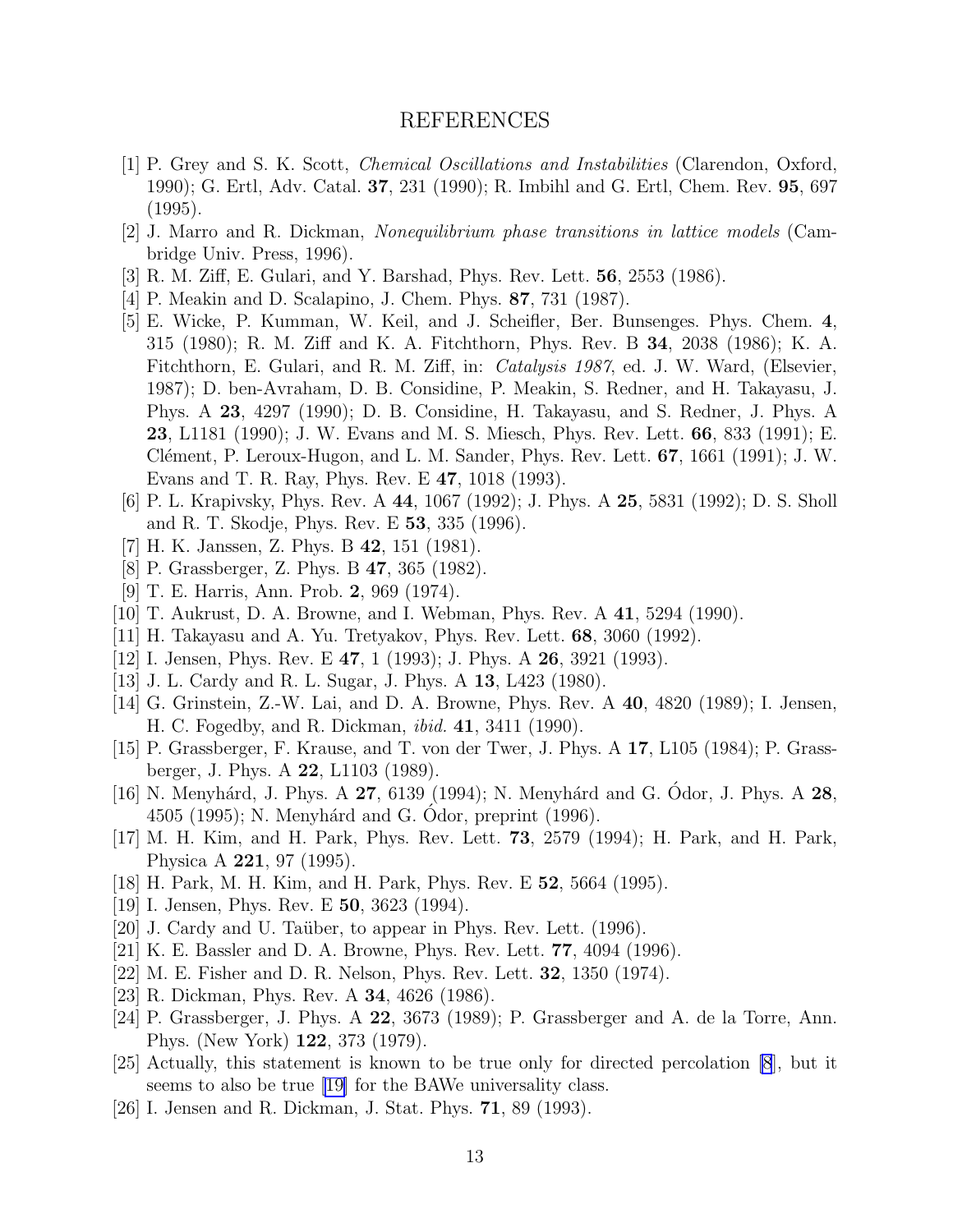- <span id="page-14-0"></span>[27] R. J. Glauber, J. Math. Phys. 4, 294 (1963); A. A. Lushnikov, Phys. Lett. 120A, 135 (1987); J. L. Spouge, Phys. Rev. Lett. 60 871 (1988); J. G. Amar and F. Family, Phys. Rev. A 41, 3258 (1990).
- [28] J. F. F. Mendes, R. Dickman, M. Henkel, and M. C. Marques, J. Phys. A 27, 3019 (1994).
- [29] K. E. Bassler, D. A. Browne, and G. Santostasi, to be published; K. S. Brown, K. E. Bassler, and D. A. Browne, to be published.
- [30] N. Vandewalle and M. Ausloos, Phys. Rev. E 52, 3447 (1995); R. Dickman, Phys. Rev. E 53, 2223 (1996).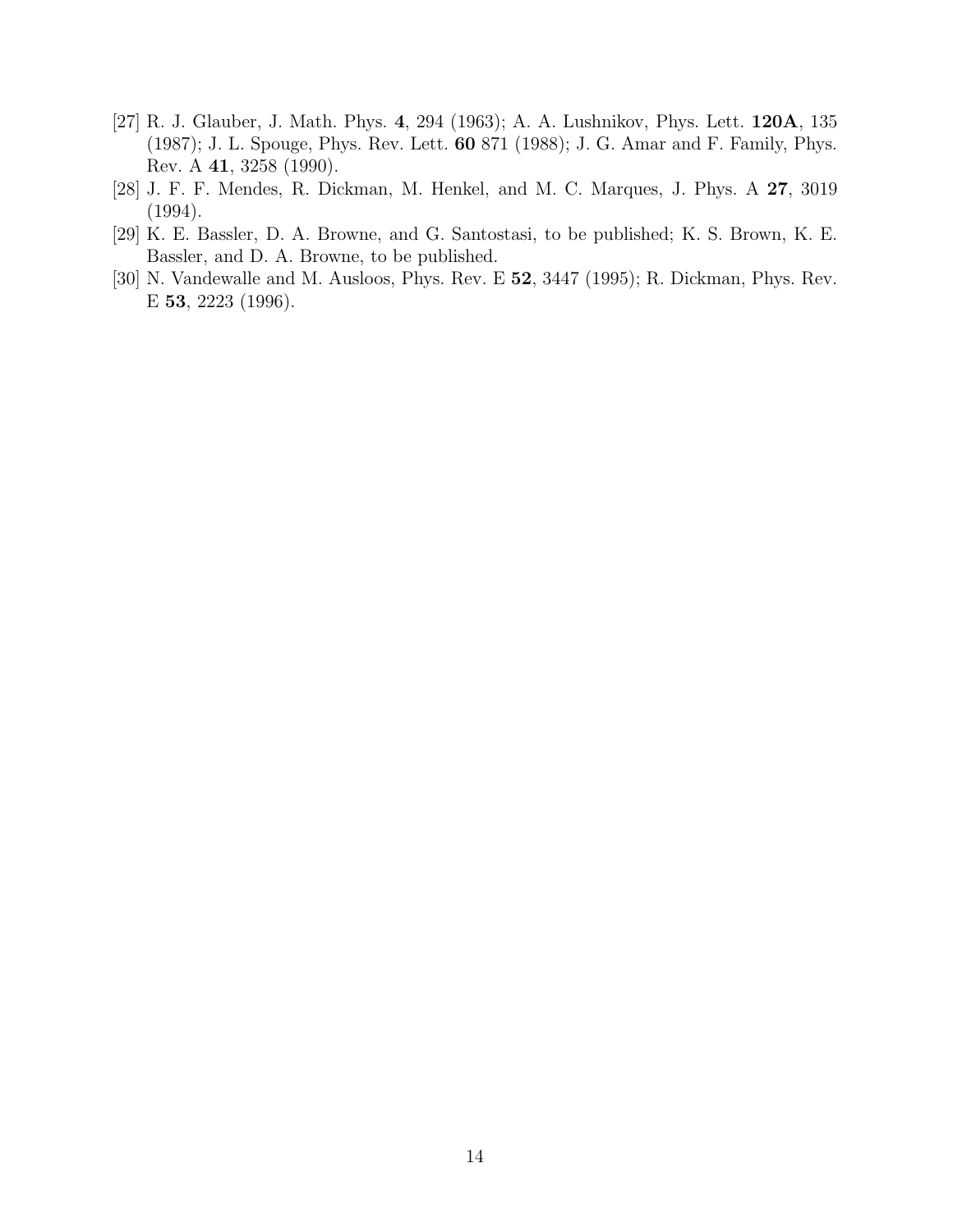TABLES

| event type      | $A \downarrow$                 | $A \downarrow AB \uparrow$                                      |
|-----------------|--------------------------------|-----------------------------------------------------------------|
| $\Delta x_{VV}$ | $-2 p_A z_{AV} x_{VV}$         | $\frac{1}{2}p_A x_{BV} (1 + z_{AV})   1 + \frac{x_{BV}}{2x_B} $ |
| $\Delta x_{AA}$ | $p_A z_{AV} x_{AV}$            |                                                                 |
| $\Delta x_{BB}$ | U                              | $-\frac{1}{2}p_A x_{BV}(1+z_{AV})\frac{x_{BB}}{x_B}$            |
| $\Delta x_{CC}$ |                                |                                                                 |
| $\Delta x_{AV}$ | $p_A z_{AV}(2x_{VV} - x_{AV})$ |                                                                 |
| $\Delta x_{BV}$ | O                              | $-\frac{1}{2}p_A x_{BV}(1+z_{AV})\frac{x_{BV}}{x_B}$            |
| $\Delta x_{CV}$ | 0                              |                                                                 |

TABLE I. Bond density changes for different events in the pair approximation.

| event type       | $A \downarrow$                                                                                                                      |
|------------------|-------------------------------------------------------------------------------------------------------------------------------------|
| $\Delta x_{VVV}$ |                                                                                                                                     |
| $\Delta x_{AAA}$ | $-p_A \left[ x_{VVV} + (2x_{VVV} + x_{AVV}) P_{VVV/XVV} \right]$<br>$p_A \left[ x_{AVA} + (2x_{AVA} + x_{AVV}) P_{AAV/XAV} \right]$ |
| $\Delta x_{AAV}$ | $p_A\left[x_{AVV}+(2x_{AVA}+x_{AVV})(P_{VAV/XAV}-P_{AAV/XAV})\right]$                                                               |
| $\Delta x_{VAV}$ | $p_A  x_{VVV} - (2x_{AVA} + x_{AVV})P_{VAV/XAV} $                                                                                   |
| $\Delta x_{AVA}$ | $p_A$ $\big  -x_{AVA} + (2x_{VVV} + x_{AVV}) P_{AVV/XVV} \big $                                                                     |
| $\Delta x_{AVV}$ | $p_A$ $\left -x_{AVV} + (2x_{VVV} + x_{AVV})(P_{VVV/XVV} - P_{AVV/XVV})\right $                                                     |
| $\Delta x_{BVV}$ | $-p_A(2x_{VVV}+x_{AVV})P_{BVV/XVV}$                                                                                                 |
| $\Delta x_{CVV}$ | $-p_A(2x_{VVV}+x_{AVV})P_{CVV/XVV}$                                                                                                 |
| $\Delta x_{AVB}$ | $p_A(2x_{VVV}+x_{AVV})P_{BVV/XVV}$                                                                                                  |
| $\Delta x_{AVC}$ | $p_A(2x_{VVV}+x_{AVV})P_{CVV/XVV}$                                                                                                  |

TABLE II. Triplet density changes due to an A monomer adsorbing, and remaining on the lattice, in the triplet approximation.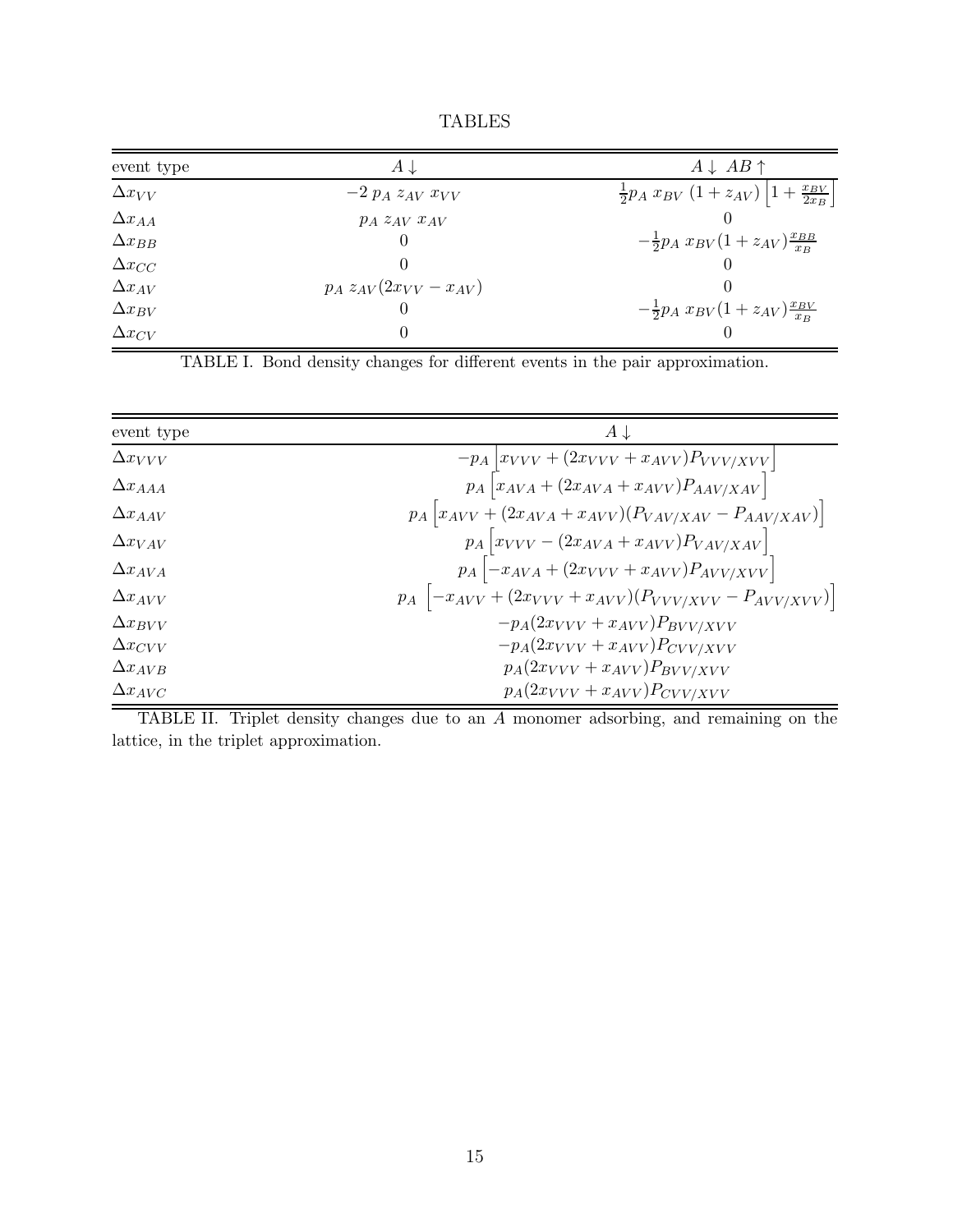| event type       | $A \downarrow AB \uparrow$                                        |
|------------------|-------------------------------------------------------------------|
| $\Delta x_{VVV}$ | $p_A x_{BVV} + p_A y_{AB} P_{VBV/XBV}(1 + P_{BVV/BVX})$           |
| $\Delta x_{BBB}$ | $-p_A y_{AB} P_{BBV/XBV} P_{BBB/XBB}$                             |
| $\Delta x_{BBV}$ | $p_A$ yab $P_{BBV/XBV}$ $\left(-1+P_{BBB/XBB}-P_{BBV/XBB}\right)$ |
| $\Delta x_{VBV}$ | $-p_A y_{AB} (P_{VBV/XBV} - P_{BBV/XBV} P_{BBV/XBB})$             |
| $\Delta x_{BVB}$ | $-p_A x_{BVB} - p_A y_{AB} P_{VBV/XBV} P_{BVB/BVX}$               |
| $\Delta x_{AVV}$ | $p_A x_{AVB} + p_A y_{AB} P_{VBV/XBV} P_{AVB/BVX}$                |
| $\Delta x_{BVV}$ | $p_A [x_{BVB} - x_{BVV}] + p_A y_{AB} P_{BBV/XBV}$                |
|                  | $+p_A y_{AB} P_{VBV/XBV}$ $(P_{BVB/BVX} - P_{BVV/BVX})$           |
| $\Delta x_{CVV}$ | $p_A \frac{1}{2} x_{BVC} + p_A y_{AB} P_{VBV/XBV} P_{BVC/BVX}$    |
| $\Delta x_{AVB}$ | $-p_A x_{AVB} - p_A y_{AB} P_{VBV/XBV} P_{AVB/BVX}$               |
| $\Delta x_{BVC}$ | $-p_A \frac{1}{2}x_{BVC} - p_A y_{AB} P_{VBV/XBV} P_{BVC/BVX}$    |

TABLE III. Nonvanishing triplet density changes due to an A monomer adsorbing, and reacting with a  $B$  monomer to form a  $AB$  molecule, in the triplet approximation.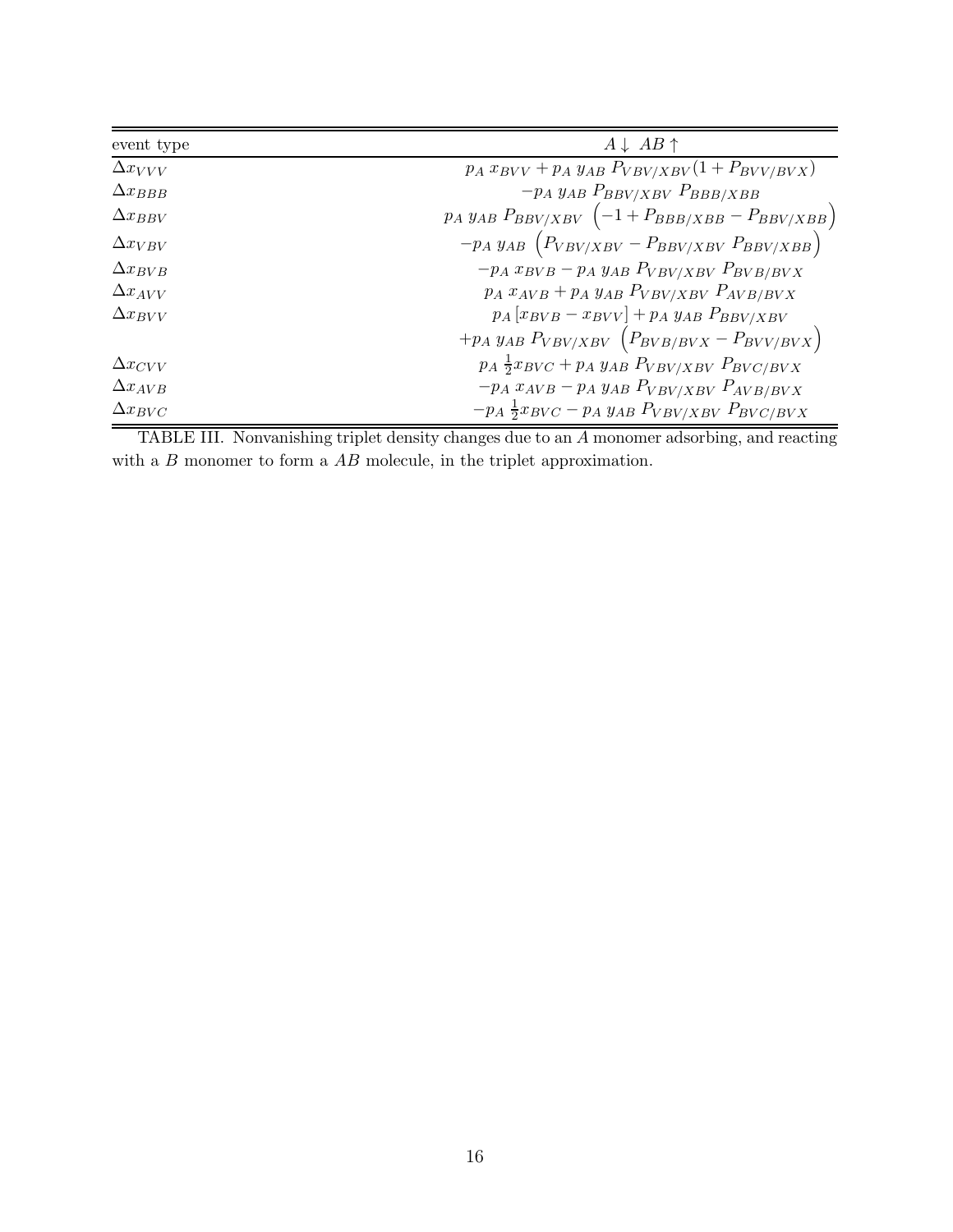## FIGURES

<span id="page-17-0"></span>

FIG. 1. Phase diagram showing three saturated phases (indicated by the letters), and a reactive phase (the unlabeled center region). Solid lines indicate continuous transitions. Dashed lines indicate first-order transitions. Bicritical points (filled circles) occur where two critical lines meet a first-order line.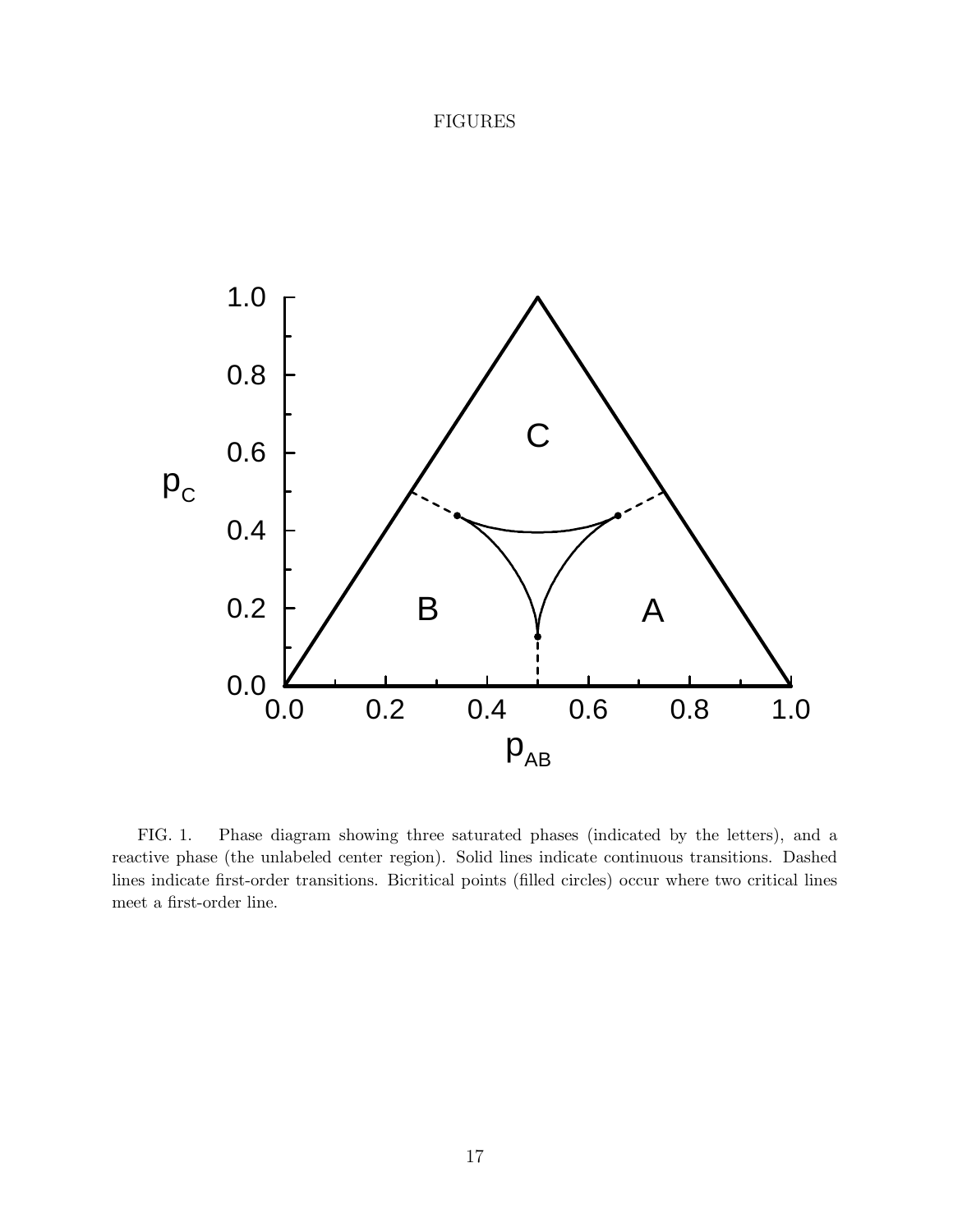<span id="page-18-0"></span>

FIG. 2. Phase diagram in the site approximation. Transitions between the reactive phase (unlabeled) and the three saturated phases (indicated by the letters) are continuous. Note that unlike the actual phase diagram shown in Fig. [1](#page-17-0) the continuous transition lines are straight and the bicritical points where two continuous transition lines meet are on the edge of the phase diagram.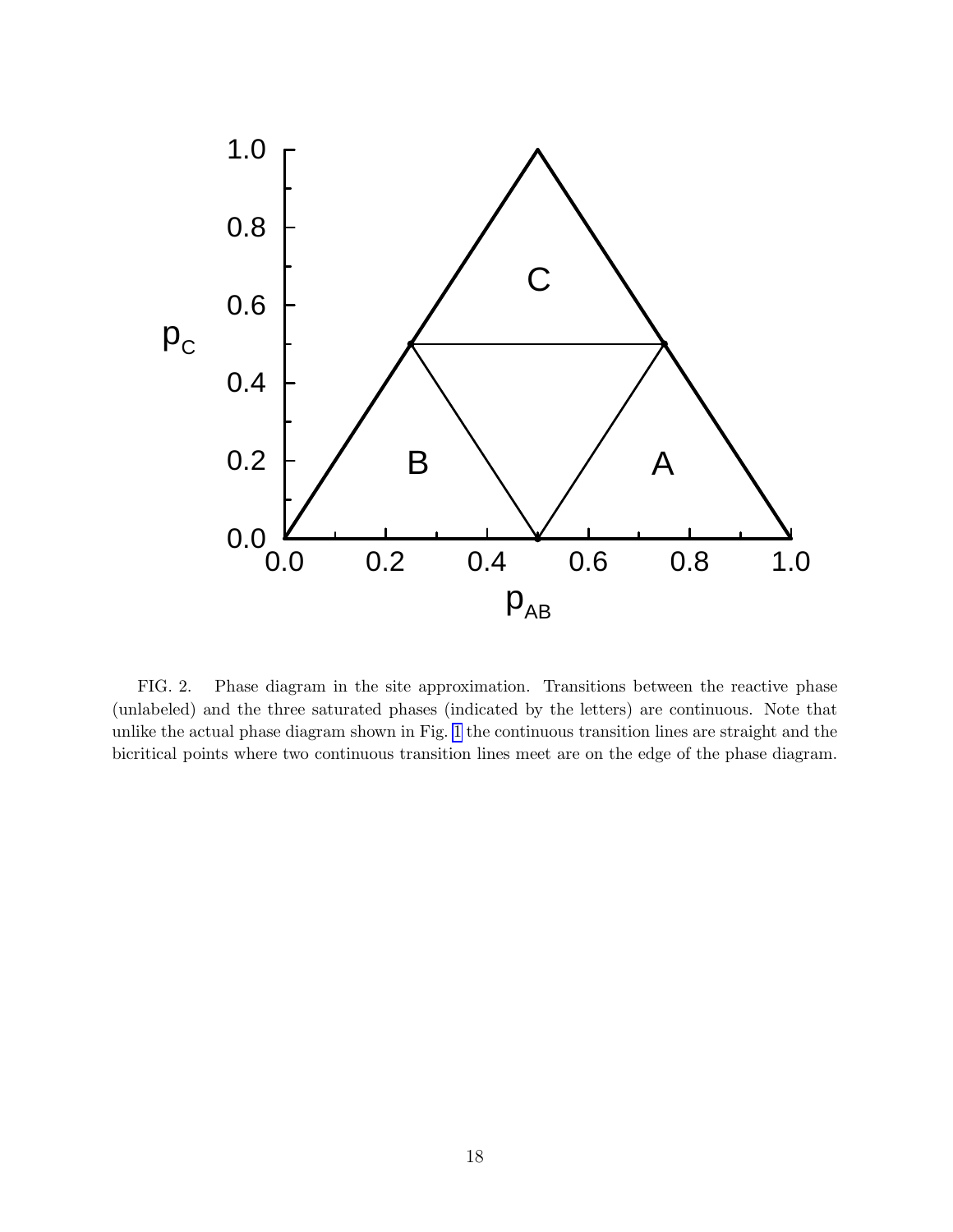<span id="page-19-0"></span>

FIG. 3. Phase diagram in the pair approximation. Transitions between the reactive phase (unlabeled) and the three saturated phases (indicated by the letters) are continuous. Note that unlike the actual phase diagram shown in Fig. [1](#page-17-0) the bicritical points are still on the edge of the phase diagram.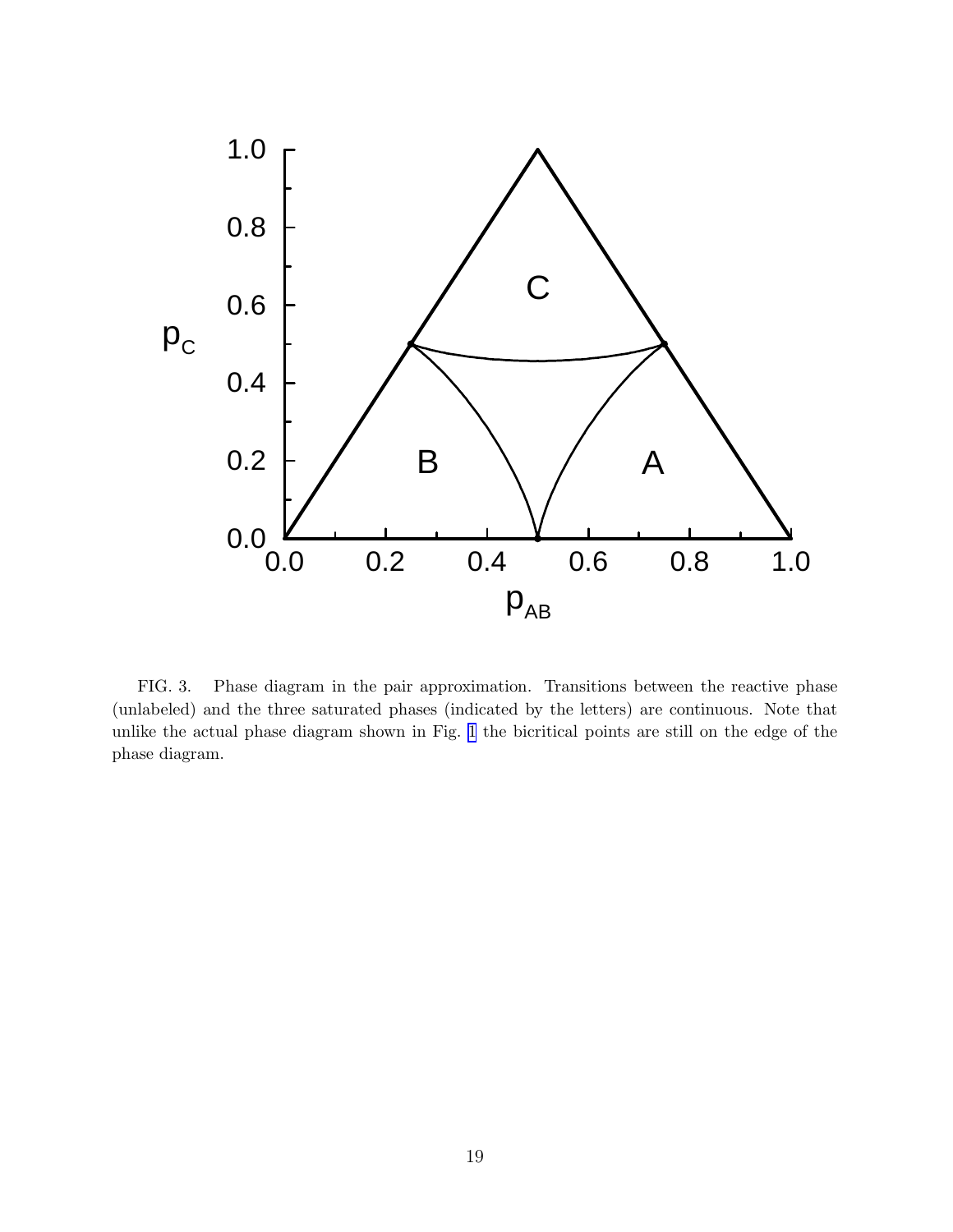<span id="page-20-0"></span>

FIG. 4. Phase diagram in the triple approximation. Transitions between the reactive phase and the three saturated phases are continuous, while transitions between saturated phases are first-order. Inset shows a closeup of the phase diagram near the bicritical point at the end of the first-order line separating the A and B saturated phases. All of the qualitative features of the actual phase diagram are reproduced in this approximation.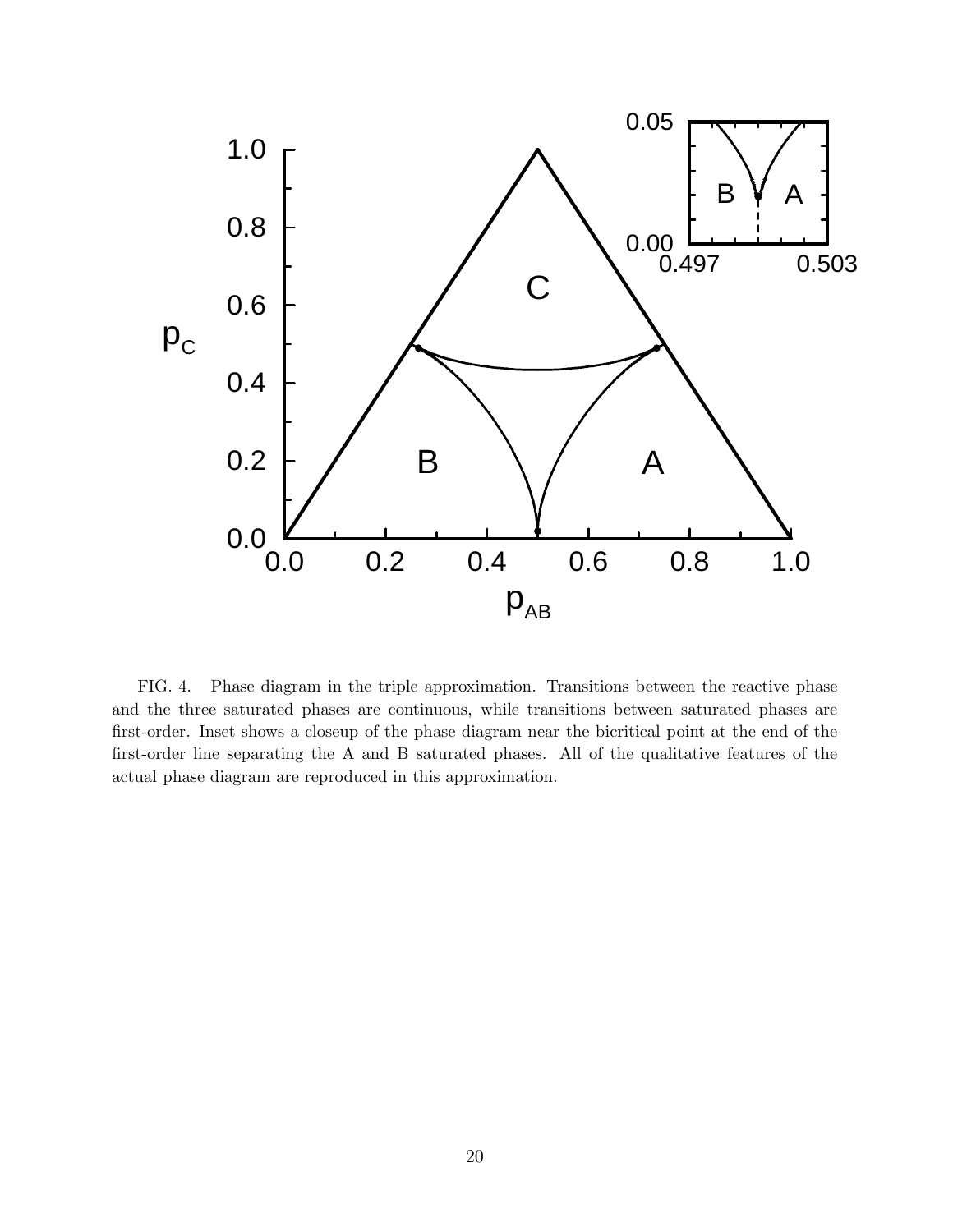<span id="page-21-0"></span>

FIG. 5. Log-log plot showing the average number of vacancies,  $n_V$  as a function of time near the transition from the reactive phase to the C saturated phase at  $p_{AB} = 0.5$ . From top to bottom, the 3 curves correspond to  $p_C = 0.395, 0.39575,$  and 0.3965. The middle curve corresponds to the critical point. Note that the critical line is straight while the other lines have curvature.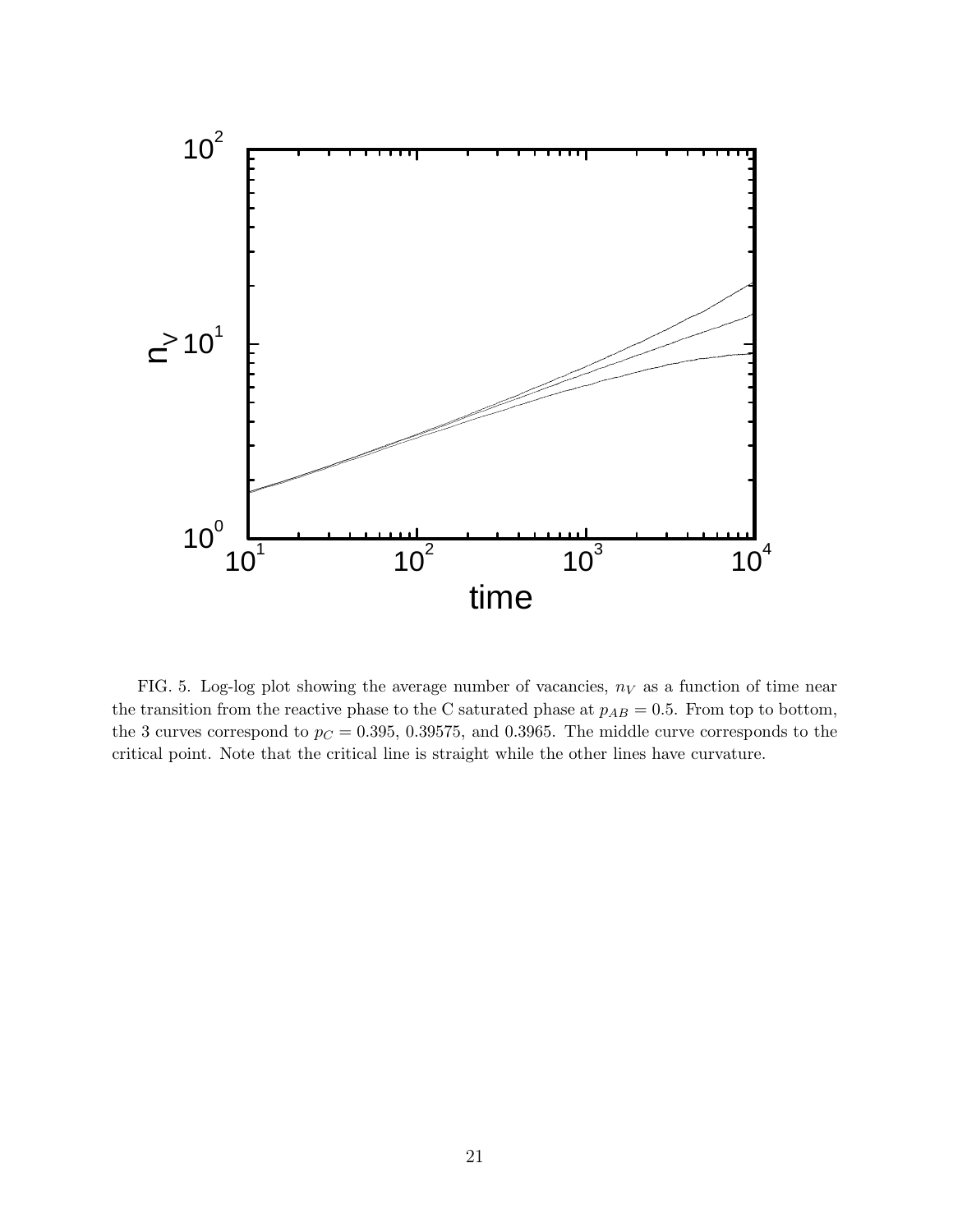<span id="page-22-0"></span>

FIG. 6. Effective exponents using Eq. [\(6\)](#page-8-0) with  $b = 5$  for the defect dynamics near the critical point at  $p_{AB} = 0.5$  on the line where the C poisoned phase meets the reactive phase. From top to bottom, the 3 curves in each panel correspond to  $p<sub>C</sub> = 0.3955, 0.39575,$  and 0.3960, with the middle curve corresponding to the critical point.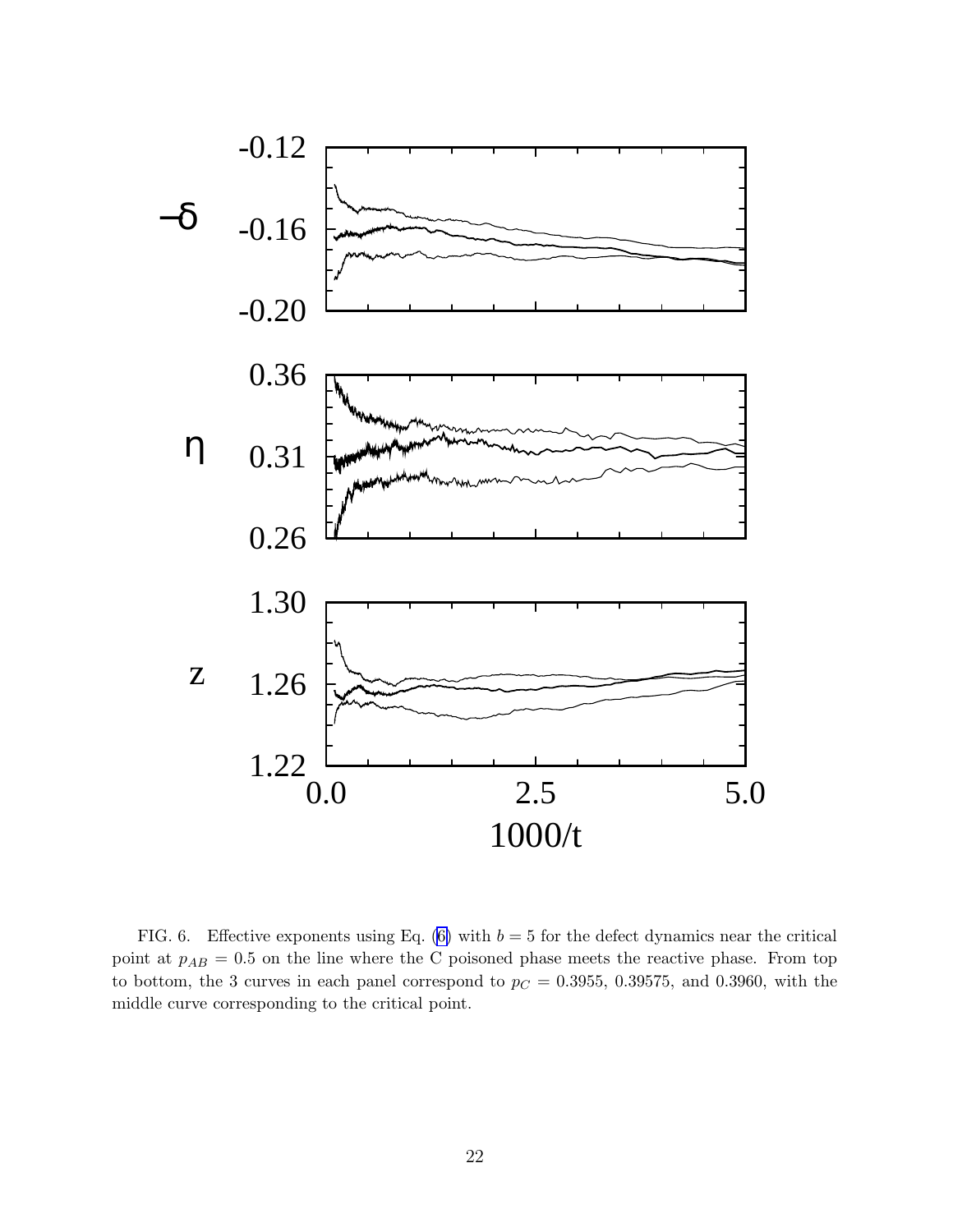<span id="page-23-0"></span>

FIG. 7. Effective exponents using Eq. [\(6\)](#page-8-0) with  $b = 5$  for the defect dynamics near the bicritical point where the A and B poisoned phases meet the reactive phase as defined in Eq. [\(6](#page-8-0)) with  $b = 5$ . From bottom to top, the 3 curves in each panel correspond to  $p_C = 0.121, 0.122,$  and 0.123, with the middle line corresponding to the bicritical point.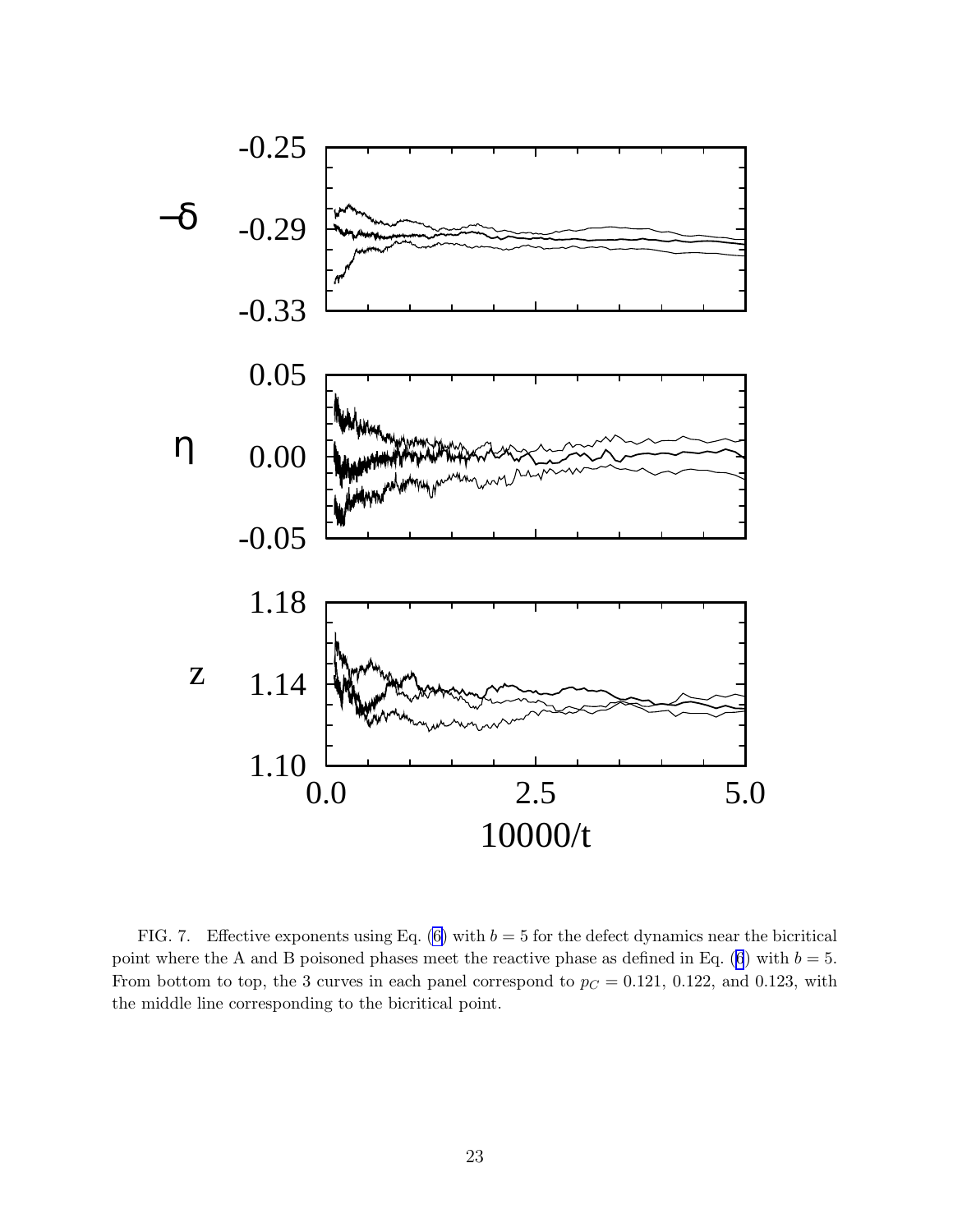<span id="page-24-0"></span>

FIG. 8. Average number of vacancies for  $p_{AB} = 0.5$ , and  $p_C \leq p_C^*$  $_{C}^{*}$  showing crossover from bicritical behavior to sub-critical behavior. From bottom to top, the curves correspond to  $p_C = 0.0$ , 0.04, 0.08, 0.10, 0.11, and 0.122. The top curve  $(p_C = 0.122)$  corresponds to the bicritical point. All other curves tend toward a slope of −0.5 at large t.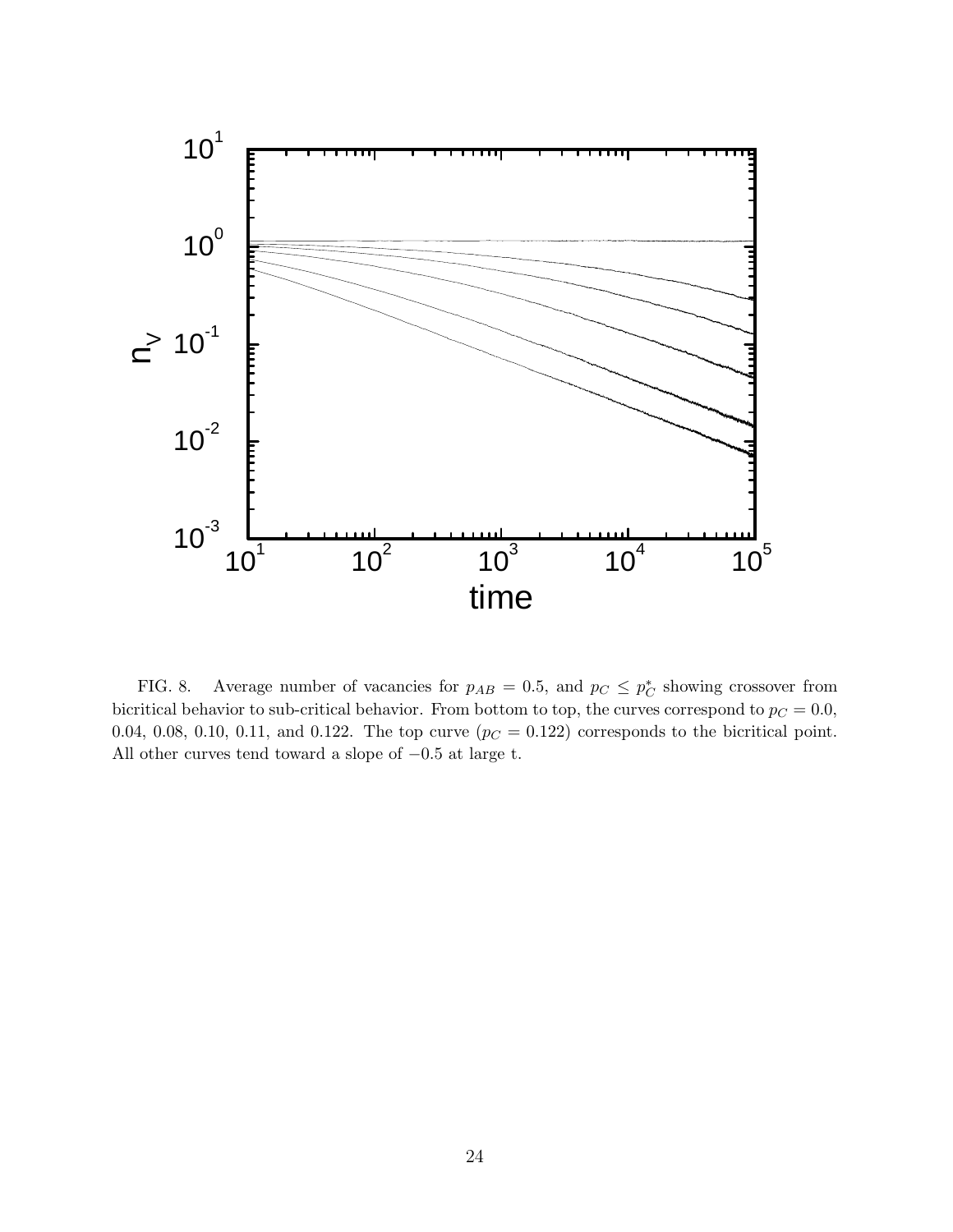<span id="page-25-0"></span>

FIG. 9. Effective exponents, as in Fig. [7](#page-23-0), for the second type of interface dynamics near the bicritical point where the A and B poisoned phases meet the reactive phase.